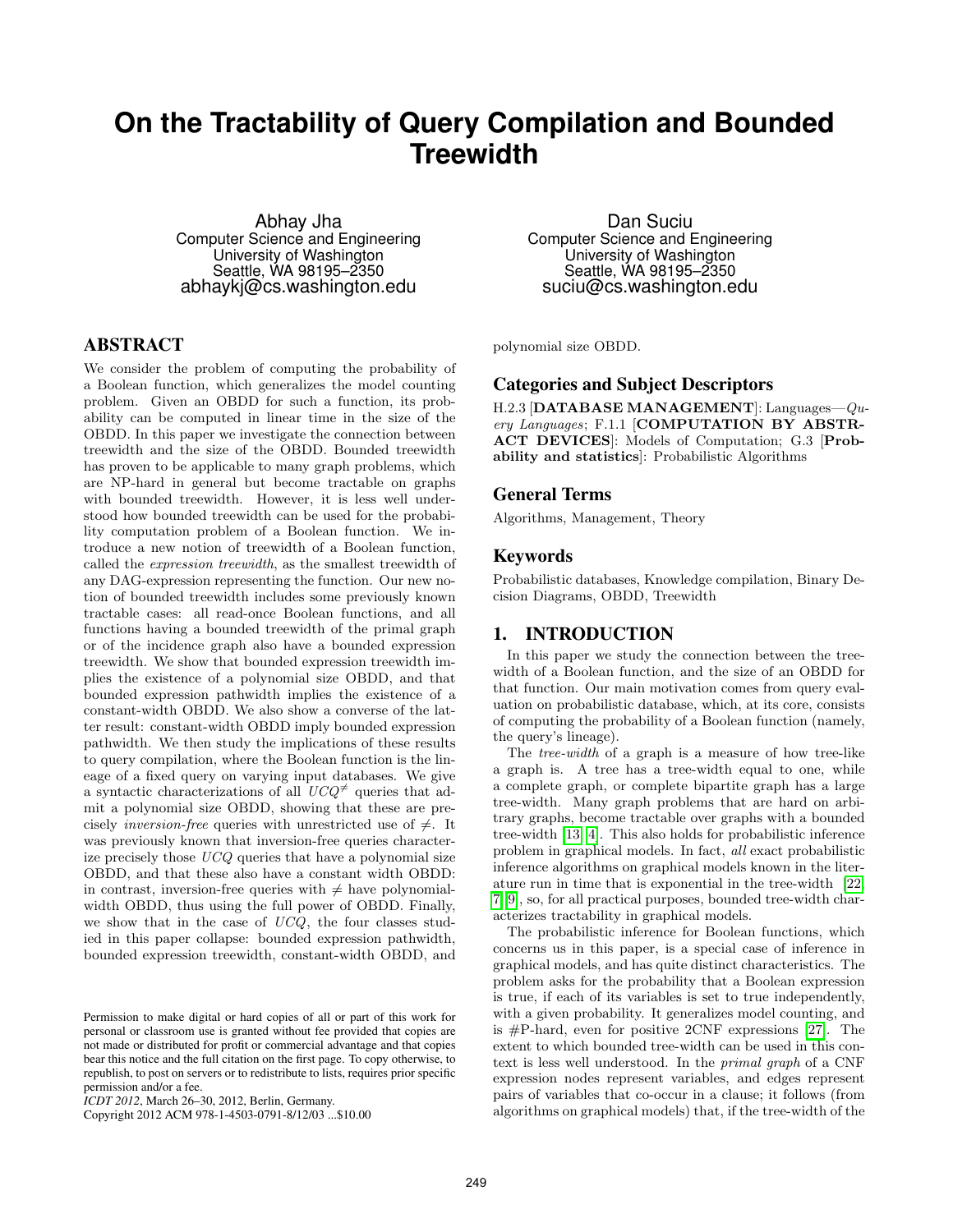

Figure 1: The lineage of the query  $q_{rs} = R(x, y), S(y, z)$ on a small database instance;  $s_{ij}$  denotes the tuple  $S(i, j)$  and similarly for the others. On any database instance, the lineage of  $q_{rs}$  is a read-once expression [20], hence, the expression tree-width is 1. Its OBDD width is also 1, hence we show that its expression path-width is  $\leq 5$ ; on the other hand, the tree width of the incidence graph for either CNF or DNF is unbounded. We also illustrate the query plan that we used to compute the lineage.

primal graph is bounded, then the probability of the Boolean function can be computed in PTIME. But this notion of treewidth leaves out some very simple tractable cases, like a single clause,  $X_1 \vee \ldots \vee X_n$ , whose probability can be computed in linear time<sup>1</sup> yet its primal graph is a complete graph and has tree-width *n*. Fischer et al. proved a stronger connection [11]. They defined the incidence graph of a CNF expression to be the bipartite graph with one node for each variable and one node for each clause, and edges connect the variables with the clauses where they appear. They proved that, if the tree-width of the incidence graph is bounded, then the probability of the Boolean function can be computed in  $PTIME<sup>2</sup>$ . The dual result also holds: if the tree-width of the incidence graph defined for the DNF is bounded, then the probability can also be computed in PTIME. However, this notion of tree-width is also insufficient, because it leaves out a large class of Boolean expressions. A read-once Boolean expressions [15, 12] is an expression using connectives  $\wedge$ ,  $\vee$ ,  $\neg$  where each Boolean variable may occur only once. The probability of a read-once Boolean expression can be computed in linear time in its size, because here the laws of independence hold, e.g.  $Pr(E_1 \wedge E_2) = Pr(E_1) \cdot Pr(E_2)$ ; an example of a read-once Boolean expression is in Fig. 1. However, the incidence graphs of both the CNF and the DNF representation of a read-once expression can have arbitrarily large tree-width. Since read-once expressions are of particular interest in probabilistic databases [20, 25, 23], the tree-width of the incidence graph is too weak for identifying tractable cases in these applications.

A concept that captures many tractable instances of model counting and probability computation for Boolean functions are Ordered Binary Decision Diagrams (OBDDs) [28]. An OBDD is a special case of a branching program: it is a rooted DAG where each internal node is labeled with a Boolean



Figure 2: The lineage of the query  $q_{rsst}$  =  $R(x_1), S(x_1, y_1), S(x_2, y_2), T(x_2)$  on a small database. Notice that each variable occurs only once, and as a consequence the expression is a DAG. On any database instance, the lineage of  $q_{rsst}$  has an OBDD of width  $\leq 2^4 = 16$  [18], hence the expression pathwidth is  $\leq 80$ . We also show the query plan that we used to compute the lineage.

variable and has two outgoing edges, labeled 0 and 1, and has two leaves, labeled 0 and 1 respectively; furthermore, it is required that every path from the root to a leaf visits the Boolean variables in the same order. Given an OBDD for a Boolean function, one can compute its probability in linear time in the size of the OBDD. Thus, Boolean functions that have an OBDD of polynomial size are tractable. This class includes all read-once expressions: each read-once expression has an OBDD of width 1 (meaning that each variable occurs at most once, hence the size is linear). A connection between tree-width and OBDD was established by Huang&Darwiche [16] and Ferrara et. al. [10], who proved that if the primal graph of a CNF has a bounded tree-width, then the Boolean function defined by the CNF has an OBDD of polynomial size.

Our contributions In this paper we introduce a more powerful notion of tree-width for Boolean functions, which captures a more robust class of tractable functions. An expression DAG is a rooted DAG whose internal nodes are labeled with  $\land$ ,  $\lor$ ,  $\neg$  and whose leaves are labeled with the Boolean variables, such that each variable occurs at most once. The expression treewidth of a Boolean function is the smallest treewidth of any expression DAG that represents it. This notion generalizes previous notions of tree-width: both the CNF and the DNF representations of a Boolean function correspond to some expression DAG, and if the incidence graph has bounded tree-width, then the expression tree-width is bounded too. It also naturally includes readonce expressions: every read-once Boolean expression has an expression treewidth 1, because it is given by an expression DAG that is a tree. Similarly, we define the expression pathwidth of a Boolean function as the smallest pathwidth of any expression representing it. For example, consider the two Boolean expressions shown in Fig. 1 and Fig. 2, which represent the lineages of two conjunctive queries,  $q_{rs}$  and  $q_{rsst}$  respectively. It is known [20] that the lineage of  $q_{rs}$  is always a read-once expression, for any input database; hence its expression tree-width is 1. It is far less obvious (but we

 $1-1-(1-\Pr(X_1))\cdots(1-\Pr(X_n)).$ 

<sup>2</sup>They only proved that model counting can be solved in PTIME, but their algorithm generalizes immediately to probabilistic inference.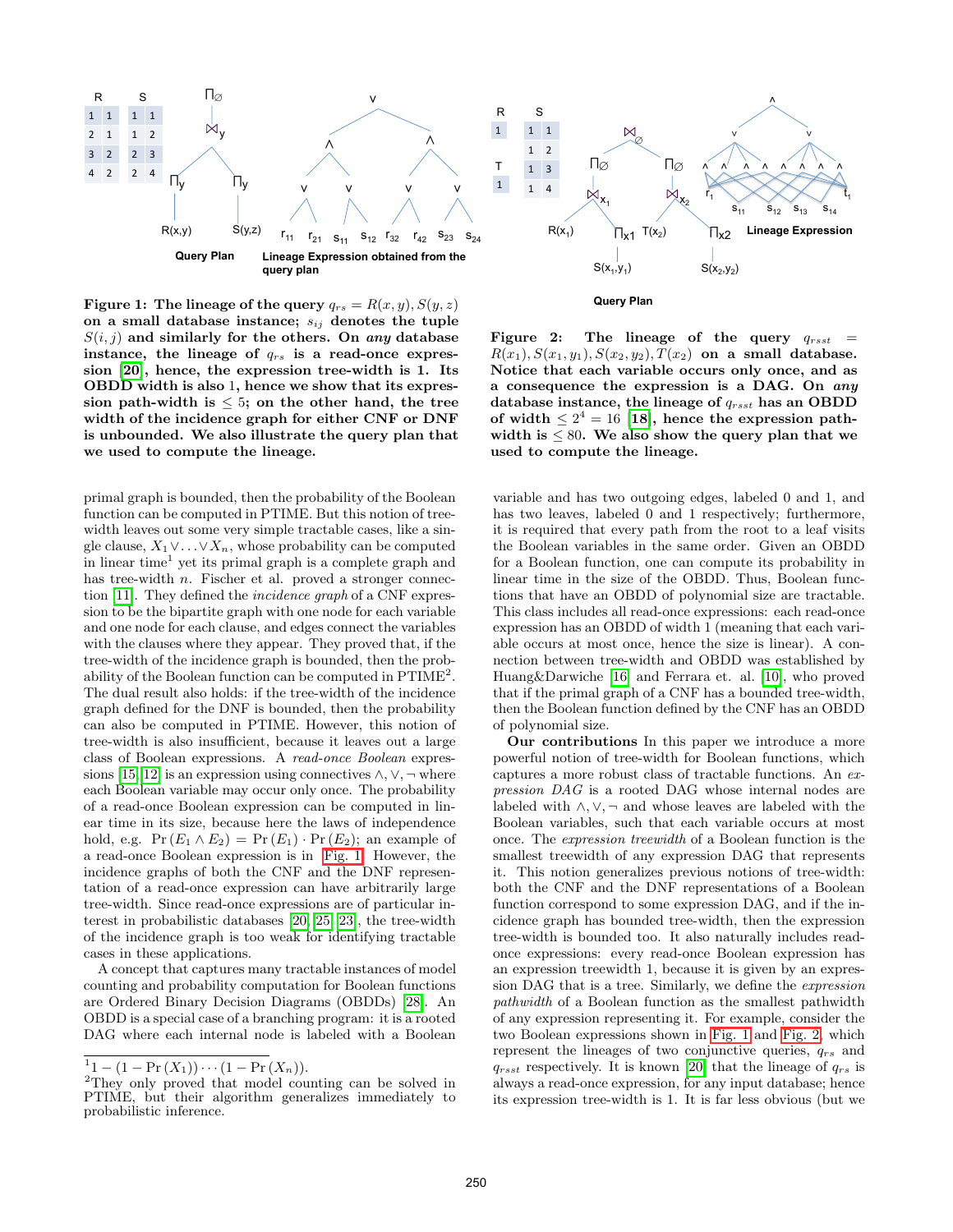will show below) that the lineage of  $q_{rs}$  on any database instance has an expression path-width  $\leq 5$ , and, similarly, the lineage of  $q_{rsst}$  has an expression path-width  $\leq 80$ .

In this paper we prove several results connecting expression tree- (or path-) width to OBDD, in three different settings: for unrestricted Boolean functions, for Boolean functions that are lineages of Unions of Conjunctive Queries with  $\neq (UCQ^{\neq})$ , and for Unions of Conjunctive Queries (UCQ).

Results relating expression-width to OBDD Our first result is the following: if the expression pathwidth of a Boolean function is  $\lt k$ , then there exists an OBDD for it whose width is  $\leq 2^{(k+1)2^{k+1}}$ ; in particular, the size of the OBDD is linear in the number of Boolean variables. We also show that, if the expression tree-width is bounded, then there exists an OBDD whose size is polynomial in the number of variables. Note that the former result does not imply the latter, unlike in prior work by Ferrara et al. [10]. They prove that if the primal graph has pathwidth  $\leq k$ , then there exists an OBDD of size  $O(n2^k)$ : in any graph of tree-width t, the path width is bounded by  $k = O(t \log n)$ , hence, if the tree-width is bounded, then the OBDD has a polynomial size because  $O(n2^{t \log n}) = n^{O(1)}$ . In our setting, however, the path-width occurs in a double exponent, preventing us from applying the same argument. Instead, we prove both results on expression path-width and tree-width together, using a common technical lemma.

We also show the following converse: if a Boolean function has an OBDD of width  $\leq w$ , then its expression pathwidth is  $\leq 5w$ . In other words, the notions of bounded expression pathwidth and bounded OBDD width coincide. It is known that every read-once Boolean expression has an OBDD of width 1: our result implies that any read-once expression has an expression path-width  $\leq 5$ . For another illustration, it is known from [18] that the lineage of  $q_{rsst}$  in Fig. 2 on any database has an OBDD of width  $\leq 2^4 = 16$ : therefore its expression path-width is  $\leq 80$ . Our results are summarized in the first diagram of Fig. 4.

Application to Query Compilation While our main motivation was to apply these results to query compilation, it turned out that query compilation actually helped us better understand the relationships between expression path/tree width and OBDDs. We are interested in the following problem: for a fixed query, determine whether, for any input database, the Boolean function representing the lineage of this query on some arbitrary database has a bounded expression path/tree width, or a polynomial size OBDD. In prior work [18] we have shown that a Union of Conjunctive Queries, UCQ, has a polynomial size OBDD iff it is *inversion-free*, here denoted  $IF$ ; we also proved that every query IF has constant width OBDD. It follows that, when restricted to lineages of UCQ queries, these three classes collapse: bounded expression path/tree width, and polynomial size OBDD.

Next, we looked at Unions of Conjunctive Queries extended with  $\neq$ ,  $UCQ^{\neq}$ , and found that their lineage expressions have more interesting properties. First we proved that a query in  $UCQ^{\neq}$  has a polynomial-size OBDD iff, after removing  $\neq$ , the query is inversion free. Thus,  $IF^{\neq}$  characterizes the class of queries with polynomial size OBDD. However, unlike  $IF$ , which have constant-width OBDD, these queries have polynomial-width OBDD, and therefore use the full power of OBDD. In fact, we prove something stronger: we show that a particular query in  $IF^{\neq}$ ,  $q_{nr}$ , has no bounded expression treewidth. This is a result of interest beyond query compilation, because it separates Boolean functions of bounded expression treewidth from those with a polynomial size OBDD: by giving this separation through a query, we obtain a very simple formulation of the result. Moving lower in the hierarchy, we seek to separate bounded expression pathwidth and bounded expression treewidth. We give a Boolean function,  $bt_m$ , that separates these two classes, but we could not find a query in  $UCQ^{\neq}$  whose lineage separates them. We conjecture that, when restricted to query lineages, these classes collapse. We further describe a syntactic class of queries,  $H^{\neq}$ , whose lineage have bounded expression pathwidth.

Discussion To the best of our knowledge, ours are the first results connecting the tree(path)-width of the expression DAG of a Boolean function to the size of the OBDD. Related is a very general result by Courcelle et. al. [6] that implies that probabilistic inference is tractable given a tree decomposition of an expression DAG, and a more efficient algorithm for the same problem [17], with time complexity  $16^t|G|$ , where G is the expression DAG and t is its treewidth.

Our expression tree-width inherits a general weakness of tree-width based approaches and of OBDD: it is NP-hard to compute the tree-width of a general graph, and similarly it is NP-hard to compute an optimal OBDD. To this, expression tree-width adds another layer of difficulty, since one also needs to find the expression DAG that minimizes the tree width. In fact, we do not know if computing the expression tree-width of an arbitrary Boolean function is even decidable. However, when the Boolean function is restricted to the lineage of a  $UCQ^{\neq}$  query, then in all tractable cases we also give polynomial time algorithms for computing the polynomial size OBDD.

The class  $UCQ^{\neq}$  has not been studied before in the context of probabilistic databases. Olteanu and Huang study the join-free fragment of  $CQ^<$ , and characterize all queries that have a polynomial size OBDD[21]. The characterization of queries in  $CQ^{\lt}$  or in  $UCQ^{\lt}$  with polynomial size OBDD is open.

This paper is organized as follows. In Sect. 2 we give our results connecting expression treewidth/pathwidth with OBDD; in Sect. 3 we give the results on  $UCQ^{\neq}$ . The proofs for Sect. 2 are in Sect. 4, while the proofs for Sect. 3 are in Sect. 5. All other missing proofs can be found in the Appendix. We conclude in Sect. 6.

## 2. RESULTS ON TREEWIDTH AND OBDD

In this section, we will define formally the expression treewidth and give the results relating it to OBDD size/width.

#### 2.1 Treewidth

A graph G is a pair  $(V(G), E(G))$ , where  $E(G) \subseteq V(G) \times$  $V(G)$ . We call  $V(G)$  the vertices and  $E(G)$  the edges in the graph G. A tree-decomposition of G is a tree  $T =$  $(V(T), G(T))$ , where  $V(T) = \overline{Y} = \{Y_1, Y_2, \ldots\}$  is a family of subsets of  $V(G)$  s.t.

- 1.  $\bigcup_i Y_i = V(G)$
- 2. for every edge  $(u, v) \in E(G)$ , there exists an  $Y_i$  s.t.  $u \in Y_i$  and  $v \in Y_i$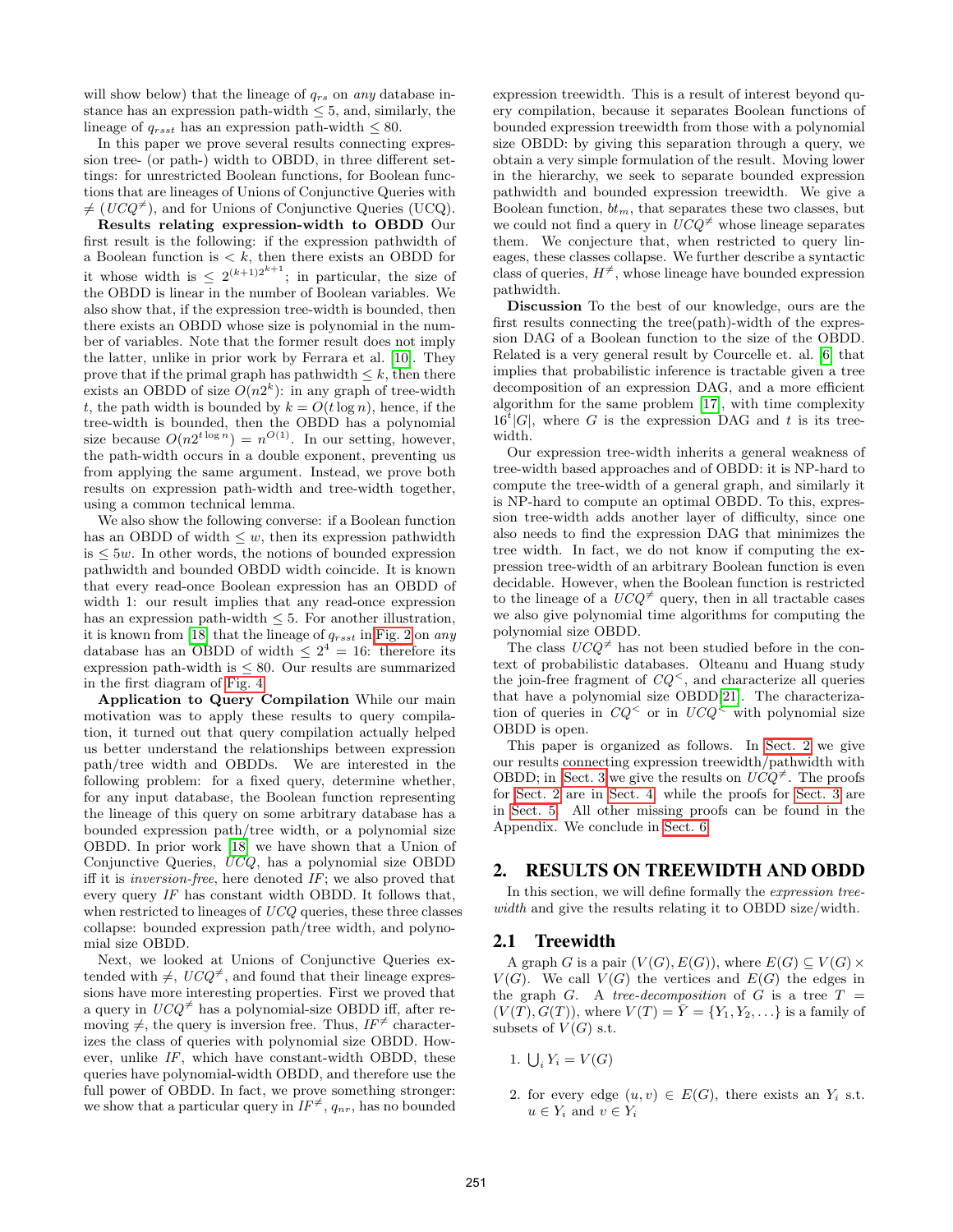

Figure 3: Primal and incidence graphs for the readonce Boolean expression  $F_{mnp} = \bigvee_{j=1,n} (\bigvee_{i=1,m} r_{ij}) \wedge$  $(\bigvee_{k=1,p} s_{jk}),$  for  $m = 4, n = 1, p = 4$ . This expressions is precisely the lineage of  $R(x, y), S(y, z)$  from **Fig. 1 on the database**  $R = \{(i, j) | i \in [m], j \in [n]\},\$  $S = \{(j,k) | j \in [n], k \in [p]\}.$ 

3. For any  $v \in V(G)$ , the set  $\{Y_i \mid v \in Y_i\}$  forms a connected component of T.

The width of the tree-decomposition is defined as  $\max_i |Y_i|$ – 1. The treewidth of  $G$ ,  $twd(G)$ , is defined as the minimum width over all possible tree-decompositions of G. Note that all trees have treewidth 1. Analogous to treewidth, the pathwidth,  $pwd(G)$ , is the minimum width over all pathdecompositions, where a path-decomposition is defined just like a tree-decomposition except that  $T$  is required to be a path instead of a tree. If the graph has  $n$  nodes, then  $twd(G) \leq pwd(G) = O(twd(G) \cdot \log n)$ . The last inequality is nearly tight: if G is a complete binary tree with  $2^{k+1} - 1$ nodes then  $pwd(G) = \lceil \frac{k}{2} \rceil$  [24]. Many problems that are intractable on general graphs become tractable over graphs of bounded treewidth [13, 4]. The problem of determining whether treewidth  $\langle k \rangle$  was shown to be NP-complete in [1]. For fixed k though, Bodlaender [3] showed that one can construct a tree-decomposition of width k in linear time.

#### 2.2 Expression Treewidth

Let F be a Boolean function over Boolean variables  $\bar{X}$  =  $X_1, X_2, \ldots, X_n$ . The problem of interest to us is :

DEFINITION 2.1. The probability inference problem is : Given F and probability assignments  $p_i$  to each variable  $X_i$ , compute the probability of  $F$ ,  $Pr(F)$ , where

$$
\Pr(F) = \sum_{z:\bar{X}\to\{0,1\}, F(z)=1} \prod_{z(X_i)=0} (1-p_i) \prod_{z(X_i)=1} p_i \quad (1)
$$

Inference is  $\#P-complete$ , even for positive 2CNF [27].

To define the expression treewidth, we make the usual distinctions between a Boolean function, and an expression using  $\land$ ,  $\lor$ ,  $\neg$  representing that function.



Figure 4: Relationship between tractability w.r.t RO,OBDD and the new notions of expression pathwidth and treewidth. RO=read-once, EPWD=bounded expression pathwidth, ETWD=bounded expression tree-width, OBDD=polynomial-size OBDD

DEFINITION 2.2. An expression E over variables  $\bar{X}$  is defined by the following grammar :

$$
E ::= X_i \mid \neg E \mid E_1 \lor \dots \lor E_m \mid E_1 \land \dots \land E_p \qquad (2)
$$

CNF and DNF are particular examples of expressions.

DEFINITION 2.3. An expression DAG G is a rooted DAG whose internal nodes are labeled with  $\land, \lor, \neg$ , and whose leaves are labeled with Boolean variables, s.t. each variable occurs at most once. The graph represents the Boolean function given by the expression obtained by unfolding the DAG into a tree.

A simple illustration of an expression DAG is in Fig. 2. Finally, the expression treewidth is:

DEFINITION 2.4. The expression treewidth of a Boolean function F, etwd(F), is defined as min twd(G) over all possible expression DAGs G representing F. Similarly, the expression pathwidth,  $epwd(F)$ , is defined as min  $pwd(G)$ .

Our definition is robust w.r.t. the choice of operators used in the grammar Eq. (2), in the following sense. Consider a different grammar:

$$
E ::= X_i \mid \neg E_1 \mid E_1 \otimes E_2, \qquad \text{where } \otimes \in \mathbb{B}^{\mathbb{B} \times \mathbb{B}} \tag{3}
$$

Here  $\mathbb{B}^{\mathbb{B}\times\mathbb{B}}$  is the set of all  $2^4$  Boolean operators over two variables. Define  $etwd_*(F)$  to be min  $twd(G)$  where G ranges over all possible DAGs representing  $F$  using the extended grammar. We prove:

PROPOSITION 2.5. For any Boolean function  $F$  we have  $etwd_*(F) \leq etwd(F) \leq etwd_*(F) + 2.$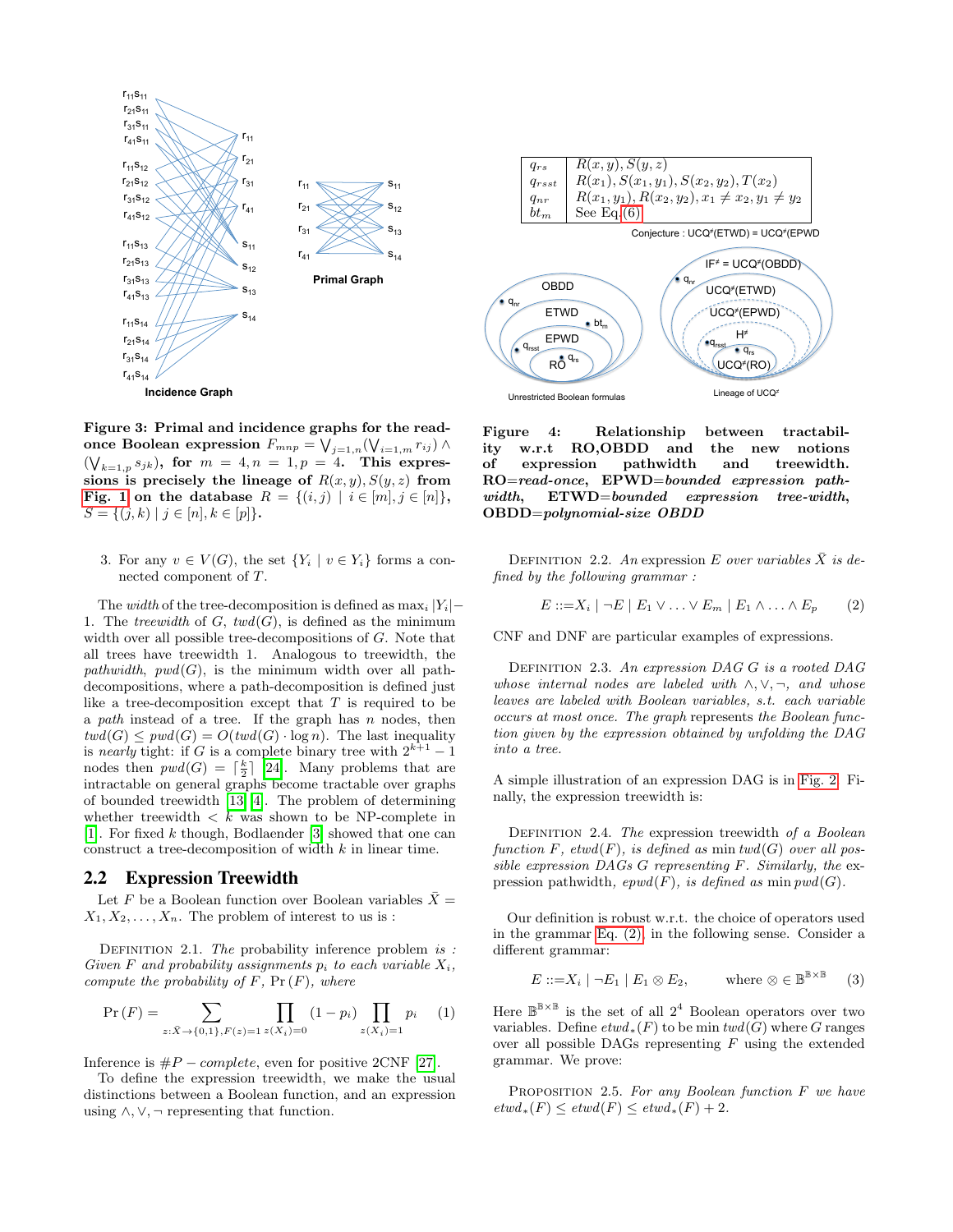## 2.3 Background: Some Tractable Functions

We explain now the connection between bounded expression treewidth and some previously known tractable functions, and start with read-once functions.

DEFINITION 2.6. [15, 12] A Boolean expression is called read-once if every variable occurs at most once. A Boolean function is called read-once if it admits a read-once expression.

It is known that the inference problem can be solved in linear time for a read-once expression. They are of particular interest in probabilistic databases, where an important class of queries is known to have lineage expressions that are readonce [20, 18]. Obviously, if  $F$  is a read-once function then  $etwd(F) = 1$ , because the read-once expression is a tree.

Next, assume that F is given as a DNF expression<sup>3</sup>,  $\bigvee_j T_j$ , where each  $T_j = \bigwedge_i L_i$ , and each literal  $L_i$  is either a Boolean variable or its negation. We assimilate  $T_j$  with the set of Boolean variables occurring in  $T_j$ . The primal graph  $G^P$ , and the *incidence graph* of  $F$  are defined as

$$
G^{P} = (\bar{X}, \{ (X_i, X_j) \mid \exists T_k. \ X_i \in T_k \land X_j \in T_k \})
$$
  

$$
G^{I} = (\bar{T}, \bar{X}, \{ (T_k, X_i) \mid X_i \in T_k \})
$$

In the primal graph the nodes are variables and the edges are pairs of co-occurring variables. The incidence graph is bipartite; its nodes are the conjuncts and the variables, and its edges connected each conjuct with the variables it contains. The two graphs are of interest in our setting since bounded treewidth in either case leads to tractable inference.

PROPOSITION 2.7.  $[11]$  The inference problem for F can be solved in time min  $(2^{twd(G^P)}, 4^{twd(G^I)}) \cdot O(n)$ 

The result for primal graph follows from the classical complexity results of inference over Markov Networks [22, 7]. The result for incidence graph is due to [11]. The relationship is [19, pp. 327-328]:

PROPOSITION 2.8. Let  $m = \max_j |T_j|$ , then twd( $G^I$ )  $\leq$  $twd(G^P) + 1$  and  $twd(G^P) \leq (twd(G^I) + 1) \cdot m - 1$ 

Thus, a bounded treewidth of the primal graph always implies a bounded treewidth of the incidence graph; the converse holds too when the size of the conjuncts is bounded: the latter is indeed the case in query compilation.

A bounded treewidth of the incidence graph also implies a bounded expression treewidth. More precisely, for any Boolean function F,  $etwd(F) \leq twd(G^I) + 1$ . Thus, tractability results for bounded expression treewidth are at least as strong as Prop. 2.7. However, the converse fails. In particular, read-once Boolean functions have, in general, incidence graphs with large treewidth, while their expression treewidth  $is = 1$ . Thus, bounded treewidth is strictly stronger.

 $\bigvee_{j=1,n}$   $[(\bigvee_{i=1,m} r_{ij}) \wedge (\bigvee_{k=1,p} s_{jk})]$ . This Boolean function EXAMPLE 2.9. Consider the Boolean function  $F_{mnp} =$ occurs naturally in query compilation, since it is the lineage of the query  $R(x, y), S(y, z)$ . Written in DNF it becomes  $\bigvee_{i=1,m;j=1,n;k=1,p} r_{ij} \wedge s_{jk},$  thus, in the primal graph all variables  $r_1, \ldots, r_m$  are connected to all variables  $s_{j1}, \ldots, s_{jp}$ : Fig. 3 shows the primal graph (on the right) and also the incidence graph (left) for the case  $m = p = 4, n = 1$ . More generally, if  $n = 1$  and  $m = p$  are arbitrary, then the treewidth of primal graph is m, and that of the incidence graph  $is > (m+1)/2$ . While it happens that for  $n = 1$  the CNF expression has an incidence graph with treewidth 1, as we increase n both CNF and DNF incidence graphs have large treewidth. On the other hand,  $etwd(F_{mnp}) = 1$ .

## 2.4 Ordered Binary Decision Diagrams

OBDD were introduced by Bryant [5] and studied extensively in model checking and knowledge representation. A good survey can be found in [28]; we give here a quick overview. A Binary Decision Diagram, BDD, is a rooted DAG with two kinds of nodes. A *sink node* or *output node* is a node without any outgoing edges, which is labeled either 0 or 1. An inner node is labeled with a Boolean variable  $X_i$  and has two outgoing edges, labeled 0 and 1 respectively. Every node  $u$  uniquely defines a Boolean function as follows:  $F_u = \texttt{false}$  and  $F_u = \texttt{true}$  for a sink node labeled 0 or 1 respectively, and  $F_u = \neg X_i \wedge F_{u_0} \vee X_i \wedge F_{u_1}$  for an inner node labeled with  $X_i$  and with successors  $u_0, u_1$  respectively. The BDD represents a Boolean function  $F \equiv F_u$  where u is the root of the BDD. An Ordered BDD, denoted OBDD, is such that there exists a total order  $\Pi$  on the set of variables, and on any path from the root to a sink every variable appears at most once and in the order  $\Pi$  (variables may be skipped). One also writes  $OBDD_{\Pi}$ , to emphasize that the order is  $\Pi$ . Given  $1 \leq m \leq p \leq n$ , denote  $\Pi(m:p) = (\Pi(m), \ldots, \Pi(p));$ given  $\bar{a} \in \{0,1\}^m$  we denote  $F_{\vert \Pi(1:p)=\bar{a}}$  the Boolean function obtained from  $F$  by substituting the first  $m$  variables in  $\Pi$ with the values  $\bar{a}$ .

The size of an OBDD is the number of nodes, and the width at level  $m, m \leq n$  is the number of distinct nodes labeled with the variable  $X_{m+1}$ . An upper bound on the width of  $OBDD_{\Pi}$  at level m is given by the number of subfunctions that result after substituting the first  $m$  variables, i.e.  $|\{F_{|\Pi(1:m)=\bar{b}} \mid \bar{b} \in \{0,1\}^m\}|$ . The width of an OBDD is the maximum width at any level. Obviously, the size of an OBDD of width w with n variables is  $\leq n \cdot w$ .

A shared BDD for a set of function  $\overline{\overline{F}} = \{F_1, F_2, \ldots, F_m\}$ is defined analogously, except it computes all the functions simultaneously. The sink nodes are labeled with  $\{0, 1\}^m$  and every node u represents m subfunctione  $\{F_{u1}, F_{u2}, \ldots, F_{um}\},$ where  $F_{ui}$  can be obtained by applying the assignments until this node to  $F_i$ . From a shared OBDD for  $\overline{F}$  one can construct an OBDD for any Boolean function over  $\bar{F}$  of no larger size. This is often used in OBDD synthesis [28], where, instead of computing the OBDD of, say  $F_1 \wedge F_2 \vee F_3$ , one computes the shared OBDD of  $\{F_1, F_2, F_3\}.$ 

#### 2.5 Results on Expression-width and OBDD

We present here the results relating expression-width parameters to OBDD width/size.. We define four sets of Boolean functions:

DEFINITION 2.10.

$$
RO = \{F \mid F \text{ is read-once}\}
$$

$$
EPWD(k) = \{F \mid epwd(F) < k\}
$$

$$
ETWD(k) = \{F \mid etwd(F) < k\}
$$

$$
OBDD(w) = \{F \mid F \text{ has an OBDD of width } \leq w\}
$$

<sup>&</sup>lt;sup>3</sup>In most of the literature, the CNF form is used. We prefer DNF because it arises naturally in probabilistic databases.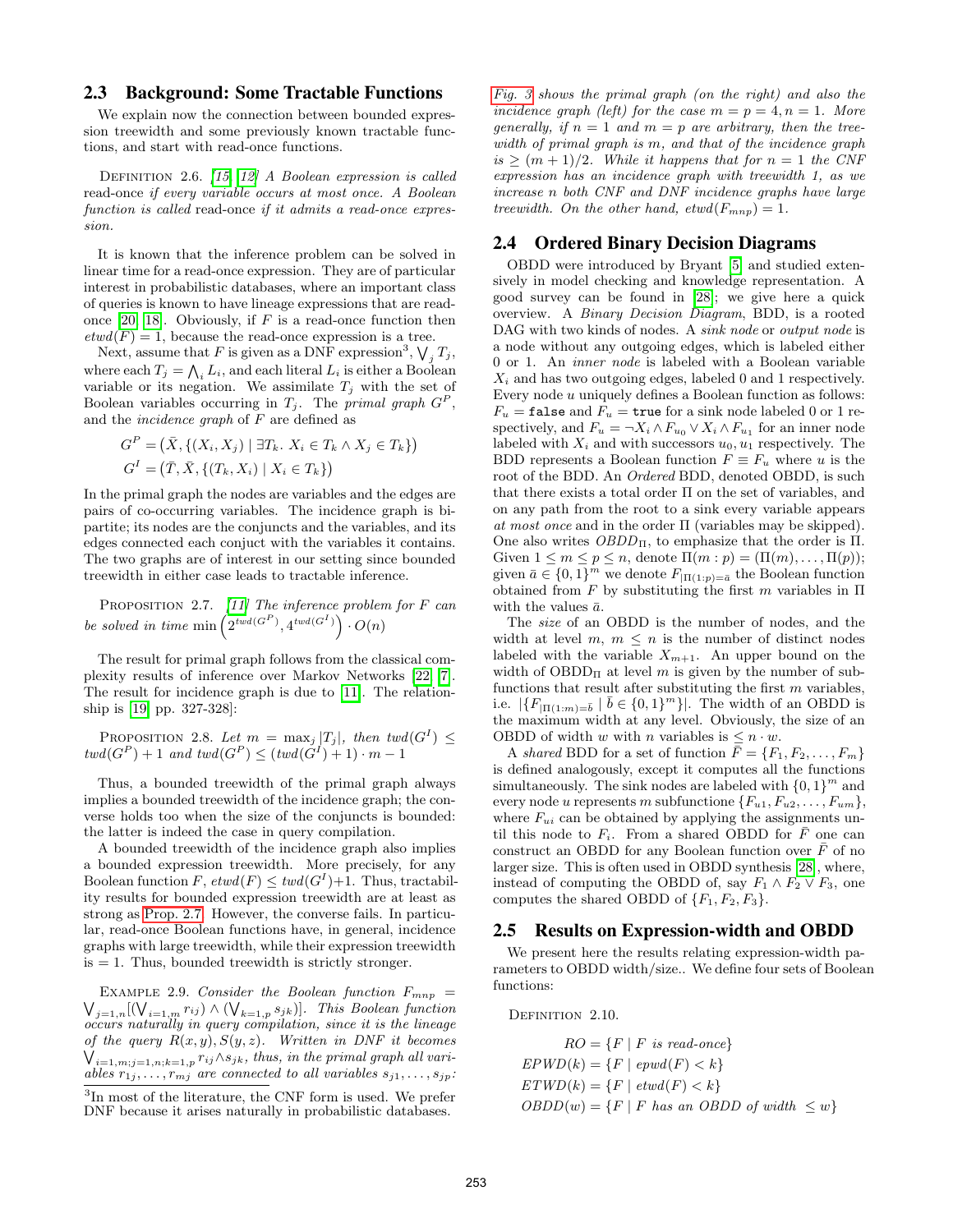The size of any OBDD in  $OBDD(w)$  is  $\leq w \cdot n$ ; if  $w = O(1)$ then the size of the OBDD is linear, but we also allow  $w =$  $w(n)$  to be a polynomial in n, and in that case the size is polynomial.

Our results are:

$$
RO \subsetneq EPWD(O(1)) \equiv OBDD(O(1)) \subsetneq
$$
  

$$
\subsetneq ETWD(O(1)) \subsetneq OBDD(n^{O(1)})
$$
 (4)

We start by describing the containment results. Let  $F$ be a boolean function over  $\bar{X} = X_1, X_2, \ldots, X_n$ . Let  $G =$  $(V(G), E(G))$  be an expression DAG for F, and let  $T =$  $(V(T), E(T))$  be a tree-decomposition of G. We call T an expression tree-decomposition of F. Our first, and main result, shows that we can derive a "good" variable order Π from T, such that  $OBDD<sub>II</sub>$  has a width bounded by the width of T. We will describe now how to construct Π. We need to introduce some notations.

Recall that each node  $Y \in V(T)$  is a set of nodes from  $V(G)$ , which, in turn, are labeled with a variable  $X_i$  or with an operator  $\wedge$ ,  $\vee$ ,  $\neg$ . Denote  $Var(Y)$  the set of variables  $X_i$ occurring in Y: recall that, for any variable  $X_i$ , the set  $\{Y \mid$  $X_i \in Var(Y)$   $\subseteq V(T)$  is connected. Denote  $Var(V)$  =  $X_i \in Var(Y) \subseteq V(T)$  is connected. Denote  $Var(V) = \bigcup_{Y \in V} Var(Y)$  for a subset  $V \subseteq V(T)$ . We say that Y splits the tree T into  $V_1, V_2$  if  $V_1 \cup V_2 = V(T), V_1 \cap V_2 = \{Y\}$  and every path from  $V_1 - \{Y\}$  to  $V_2 - \{Y\}$  goes through Y.

DEFINITION 2.11. Let  $T$  be an expression tree decomposition of F,  $\Pi$  be permutation of the variables  $\bar{X}$ , and  $m \leq n$ . We say that  $\Pi(1:m)$  is compatible with some tree node  $Y \in V(T)$ , if Y splits the tree into  $V_1, V_2$  such  $\Pi(1:m) \subseteq$  $Var(V_1)$  and  $\Pi(m+1:n) \subseteq Var(V_2)$ .

The following is the key technical lemma for our main result; we prove the lemma in Sect. 4.

LEMMA 2.12. If  $T$  is an expression path-decomposition of F,  $\Pi$  is a permutation of its variables,  $\Pi(1:m)$  is compatible with Y for some  $Y \in V(T)$ , and  $k = |Y|$ , then:

$$
\left| \{ F_{|\Pi(1:m) = \bar{b}} \mid \bar{b} \in \{0, 1\}^m \} \right| \le 2^{(k+1) \times 2^{k+1}} \tag{5}
$$

Thus, if we have a tree decomposition of width  $\langle k \rangle$  and  $\Pi(1:m)$  is compatible with some node Y, then the width of  $OBDD<sub>II</sub>$  at depth m is bounded by the lemma. The bound in the lemma is almost tight, even for monotonic Boolean functions. To see this, let  $m = 2<sup>k</sup>$ , consider  $n = m + k$  variables  $X_1, \ldots, X_m, Z_1, \ldots, Z_k$ , and let  $F = \bigvee_i \Big( X_i \wedge \bigwedge_{j \in s_i} Z_j \Big)$ , where  $s_1, \ldots, s_m$  represent all m subsets of [k]. Consider the path decomposition T with m nodes,  $Y_i = \{X_i, \wedge_i, \vee\} \cup \overline{Z}$ , where  $\wedge_i$  denotes the *i*'th conjunct, and  $\vee$  represents the root node in the expression DAG of F: the width is  $k + 2$ . Let  $\Pi$  be the permutation  $X_1, \ldots, X_m, Z_1, \ldots, Z_k$ . Then  $\Pi(1:m)$  is compatible with any node  $Y_i$  in the path T (by considering the split  $V_1 = V(T)$  and  $V_2 = \{Y_i\}$ , yet the set  ${F_{|\Pi(1:m)=\bar{b}} \mid b \in {0,1}^m}$  contains all monotonic Boolean function in the variables  $\bar{Z}$ : the number of such functions is the Dedekind number,  $M(k)$ , which is super-exponential,  $M(k) \geq 2^{k/2}$ . It is straightforward to extend the example to a non-monotonic Boolean function  $F$ , where the number of functions  $F_{\mid \Pi(1:m)=\bar{b}}$  is equal to  $2^{2^k}$ .

Ideally, we would like to find a permutation Π such that each of its prefix  $\Pi(1:m)$  is compatible with some tree node Y: in that case we have a bound on the width of  $OBDD_{\Pi}$ . This is possible if  $T$  is a path; if it is a tree, we can still use the lemma and obtain a polynomial width.

A "good" permutation  $\Pi^{\tilde{R}}$  is defined by any *orientation*  $T^R$  of T, which is obtained by designating a node  $R \in$  $V(T)$  as the root node. Thus,  $T<sup>R</sup>$  is a directed tree, and each  $Y_i \in V(T)$  has a unique parent (except the root R) and a set of children  $Y_{i_1}, Y_{i_2}, \ldots$  We denote  $T_i$  the subtree rooted at  $Y_i$ . Consider the following in-order traversal of the nodes  $V(T)$ , defined recursively, for each subtree. Assuming  $Y_i$  has c children, we order them such that  $|Var(T_{i_1})| \geq |Var(T_{i_2})| \geq ... \geq |Var(T_{i_c})|$ : then we traverse  $T_i$  in the order  $T_{i_1}, Y_i, T_{i_2}, T_{i_3}, \ldots, T_{i_c}$ , where each  $T_{i_j}$ is traversed recursively. This defines a total order of the nodes  $V(T)$ :  $Y_1, Y_2, \ldots, Y_N$ . For each i, consider the set of variables  $X_j$  first encountered at  $Y_i$  during this traversal:  $FVar(Y_i) = Var(Y_i) - \bigcup_{j. Let  $\Pi_i$  be an$ arbitrary permutation of  $FVar(Y_i)$ . Then, we define the permutation  $\Pi^R = \Pi_1, \ldots, \Pi_N$ .

COROLLARY 2.13. If  $T$  is an expression path decomposition of F of width  $\langle k, \rangle$  then for any node  $R \in V(T)$ ,  $OBDD_{\Pi^R}(F)$  has width at most  $2^{(k+1)2^{k+1}}$ .

This implies  $E P WD(k) \subseteq OBDD(2^{(k+1)2^{k+1}})$ .

PROOF. Notice that, when  $T$  is a path, then the tree traversal  $Y_1, Y_2, \ldots, Y_N$ , is simply a traversal of the path, from left to right or right to left (depending on the choice of R). Thus,  $\Pi^R$  lists the variables in the order in which they are first encountered on this path. For any prefix  $\Pi^R(1:m)$ , let  $Y_j \in V(T)$  be the first node that contains the variable  $\Pi^R(m)$ , i.e.  $\Pi^R(m) \in FVar(Y_j)$ . We claim that  $\Pi^R(1:m)$  is compatible with  $Y_j$ : indeed,  $Y_j$  splits the path into  $V_1 = \{Y_1, \ldots, Y_{j-1}, Y_j\}$  and  $V_2 = \{Y_j, Y_{j+1}, \ldots, Y_N\},\$ all variables  $X_i$  in  $\Pi^R(1:m)$  are in  $Var(V_1)$ , and all variables  $X_i$  in  $\Pi^R(m+1,n)$  are in  $Var(V_2)$ . Thus, the width of the OBDD is given by the lemma.  $\square$ 

COROLLARY 2.14. If  $T$  is an expression tree decomposition of width  $\langle k \rangle$  of F, then for any node  $R \in V(T)$ ,  $OBDD_{\Pi R}(F)$  has width at most  $n^{2^{(k+1)2^{k+1}}}$ .

This implies  $E P WD(k) \subseteq O BDD(n^{2^{(k+1)2^{k+1}}})$ .

PROOF. We use an inductive argument. Fix  $Y_1, Y_2, \ldots, Y_N$ the in-order traversal of the tree  $T^R$ , denote  $T_i$  be the subtree rooted at  $Y_i$ ,  $\bar{X}_i = Var(T_i)$ , and  $n_i = |\bar{X}_i|$ , for  $i = 1, N$ . Let  $m = |\bigcup_{j and denote  $F_i = F_{|\Pi^R(1:m)=\overline{b}},$$ for some  $\bar{b} \in \{0,1\}^m$ . That is,  $F_i$  denotes the result of substituting in  $F$  all variables encountered *before* reaching  $Y_i$ , with some values  $\bar{b}$ . Note that  $T^R$  is also an expression tree-decomposition of  $F_i$ , and that the permutation that  $T^R$ defines on the variables of  $F_i$  is precisely  $\Pi^R(m + 1 : n)$ . We prove, by induction on the node  $Y_i$ , that the width of  $\text{OBDD}_{\Pi^R(m+1:n)}$  for  $F_i$  is  $2^{\log n_i \cdot 2^{(k+1)2^{k+1}}}$ ; the corollary follows by applying this claim to the root node  $Y_i$ . Let M be any depth in this OBDD,  $M = 1, n - m$ . Let  $Y_{i_1}, \ldots, Y_{i_c}$ be the children of  $Y_i$ , and let  $T_{i_1}, T_{i_2}, \ldots, T_{i_c}$  be the subtrees rooted at these children. Consider where the variable  $\Pi^R(m+M)$  is first encountered when traversing the tree  $T_i$  in the order  $T_{i_1}, Y_i, T_{i_2}, \ldots, T_{i_c}$ . If it is encountered in  $T_{i_1}$ , then the claim for  $F_i$  follows inductively from the claim about  $F_{i_1}$ , because  $F_i = F_{i_1}$ . If it is in  $Y_i$ , then  $\prod_{m+M}^{R}$  is compatible with the node  $Y_i$ , because  $Y_i$  splits the tree into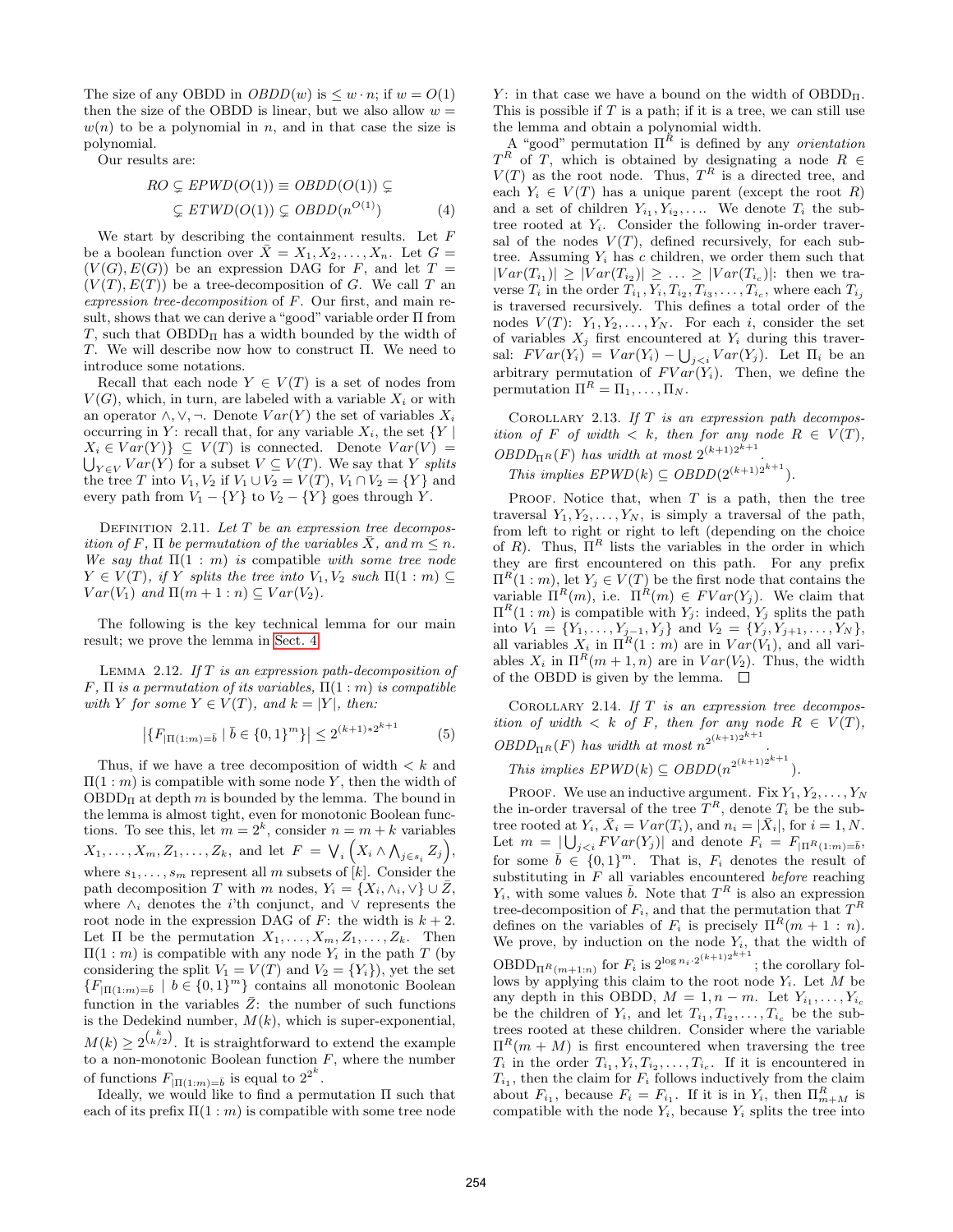$T_{i_1} \cup \{Y_i\}$  (which contains all variables in  $\Pi^R(m+1, m+M)$ ) and the rest of the tree  $T$  (which contains all variables  $\Pi^R(m+M+1,n)$ , thus the claim follows by the lemma. If  $\Pi^R(m+M)$  is first encountered in  $T_{i_j}$ , where  $j>1$ , then let  $\Pi^R(m+L)$  be the last variable not in  $T_{i_j}$  (thus  $L < M$ ). Here, we first notice that the width of  $\text{OBDD}_{\Pi^R(m+1:n)}$  for  $F_i$  at depth  $L$  is  $\leq 2^{(k+1)*2^{k+1}}$ : this follows from the lemma and the fact that  $\Pi^R(m+1, m+L)$  is compatible with  $Y_i$ . Indeed,  $Y_i$  splits the tree into  $T_{i_1} \cup \ldots \cup T_{i_{j-1}} \cup \{Y\}$  (which contains all of  $\Pi^R(m+1, m+L)$  and the rest (which contains  $\Pi^R(m+L+1, n)$ ). Thus, at depths L, OBDD $\Pi_{\Pi^R(m+1:n)}$ has width  $\leq 2^{(k+1)*2^{k+1}}$ : for each node at that level it has one copy of  $G_{i_j}$ . By induction, each such copy has a width  $2^{\log n_{i_j} \cdot 2^{(k+1)2^{k+1}}}$ . Now we use the fact that the subtrees  $T_{i_j}$  were ordered in decreasing number of variables. Since  $j > 1$ , its number of variables is  $n_{i_j} \leq n_i/2$ . It follows that, at depth  $M$ , OBDD<sub> $\Pi^R(m+1:n)$ </sub> has width  $\leq$  $2^{(k+1)*2^{k+1}} \times 2^{\log n_{i_j} \cdot 2^{(k+1)2^{k+1}}} \leq 2^{\log n_i \cdot 2^{(k+1)2^{k+1}}}$ , proving our inductive claim about  $F_i$ .  $\Box$ 

Next, we state the surprising converse for Corollary 2.13.

THEOREM 2.15. If there exists an OBDD for  $F$  with width w, then there exists an expression DAG G representing  $F$  s.t.  $pwd(G) \leq 5w$ .

This implies  $OBDD(w) \subseteq EPWD(5w+1)$ .

Finally, we connect to RO. The following is folklore:

PROPOSITION 2.16. Every read-once Boolean function has an OBDD of width  $\leq 1$ . Thus,  $RO \subseteq OBDD(1)$ .

This can be shown by induction on the size of the expression. The OBDD for  $E_1 \wedge E_2$  consists of a copy of the OBDDs for  $E_1$  and  $E_2$ , with the 1-labeled sink node of the former replaced by the root node of the latter<sup>4</sup>; similarly for  $E_1 \vee E_2$ . Thus:

COROLLARY 2.17.  $RO \subseteq EPWD(6)$ 

This completes our description of the containment results in Eq. (4). The separation results are as follows. The first separation is given by the lineage of a query in  $UCQ$ , and the last separation is given by the lineage of a query in  $UCQ^{\neq}$ ; they will both be discussed in Sect. 3. We show here the second separation. For that, we define the Boolean functions  $bt_m$  over  $2^m$  variables, where m is even:

$$
bt_m(\bar{x}_1, \bar{x}_2, \bar{x}_3, \bar{x}_4) = (bt_{m-2}(\bar{x}_1) \oplus bt_{m-2}(\bar{x}_2)) \wedge (bt_{m-2}(\bar{x}_3) \oplus bt_{m-2}(\bar{x}_4)) bt_0(x) = x
$$
 (6)

where  $\bar{x}_i, i = 1..4$  are variable vectors of size  $2^{m-2}$  and  $\oplus$ is the XOR-operator. This is a read-once expression in the extended grammar Eq. (3): it is not a read-once expression using our regular grammar Eq. (2). Hence,  $etwd_*(bt_m) = 1$ , and, by Prop. 2.5, we have  $etwd(bt_m) \leq 3$ , hence  $bt_m \in$  $ETWD(4)$ . On the other hand we show the following, which separates  $OBDD(O(1)) \subseteq ETWD(O(1))$ :

THEOREM 2.18. Any OBDD for  $bt_m$  has width  $\geq \frac{2^{m/2}}{2}$ . Thus,  $bt_m \notin OBDD(w)$  for any constant w.

## **RESULTS ON QUERY COMPILATION**

In this section we discuss applications to query compilation (the right diagram of fig. 4), and also use them to derive separation results.

#### **3.1 Background:**  $UCQ$  and  $UCQ^{\neq}$

A conjunctive query,  $q = R_1(\bar{x}_1) \wedge R_2(\bar{x}_2) \wedge \ldots \wedge R_m(\bar{x}_m)$ is a conjunction of relational atoms  $R_i(\bar{x}_i)$ , where  $\bar{x}_i$  consists of variables and constants, and  $R_i$  are symbols from a fixed vocabulary. An inequality predicate over  $q$  is of the form  $x \neq y$ , or  $x \neq a$ , where  $x, y$  are variables and a is a constant. A Union of Conjunctive Query with inequalities  $(UCQ^{\neq})$  is defined as  $Q = \bigvee_{i=1}^{k} (q_i \wedge p_i)$ , where  $q_1 \dots q_k$  are conjunctive queries and  $p_i$  is a conjunction of pairwise inequality predicates over  $q_i$ . An example is  $R(x)$ ,  $S(x, y)$ ,  $x \neq$  $y \vee R(x)$ ,  $T(y)$ , where we have used comma for  $\wedge$ , a convention we adopt in the rest of the paper as well. A Union of Conjunctive Query (UCQ) is a query without inequalities. All queries in this paper are Boolean queries.

Let  $D$  be a database instance. Denote  $X_t$  a distinct Boolean variable for each tuple  $t \in D$ . Let Q be a  $UCQ^{\neq}$ . The *lineage* of Q on D is a Boolean expression  $F(Q, D)$ over  $\bar{X}$  s.t. for any  $D' \subseteq D$ ,  $D' \models Q$  iff the assignment  $X_t = \text{true}$ , if  $t \in D'$  and false otherwise, satisfies  $F(Q, D)$ . Figures 1, 2 have examples where lineage is represented as an expression DAG. Green at al. [14] describe a general algorithm for computing the semiring annotation of a query output, by using an relational algebra plan for the query: this can be used to compute the lineage  $F(Q, D)$ , and also to derive an expression DAG for it.

In this paper, we are only interested in the *data complex*ity, hence we assume query to be fixed, and the database to be variable. Thus, each query defines a set of Boolean functions, and we denote:

DEFINITION 3.1. For any 
$$
C \in \{UCQ, UCQ^{\neq}\}\
$$
, define  
\n
$$
C(RO) = \{Q \in C \mid \forall D.F(Q, D) \in RO\}
$$
\n
$$
C(EPWD) = \{Q \in C \mid \exists k \forall D.F(Q, D) \in EPWD(k)\}
$$
\n
$$
C(ETWD) = \{Q \in C \mid \exists k \forall D.F(Q, D) \in ETWD(k)\}
$$
\n
$$
C(OBDD) = \{Q \in C \mid \exists w \forall D.F(Q, D) \in OBDD(w)\}
$$
\n
$$
C(OBDD_{poly}) = \{Q \in C \mid \exists k \forall D.F(Q, D) \in OBDD(|D|^{k})\}
$$

We assume our queries to be *ranked*,  $[8, 26]$ , which means that the query has no constants (and, hence, no predicates of the form  $x \neq a$ , and there exists a global order  $\prec$  on the variables such that, whenever  $x, y$  occur in a common relational atom and x precedes y, then  $x \prec y$ . Every query is equivalent to (meaning that it has the same lineage as) a ranked query over some different relational vocabulary; for example,  $R(x, y)$ ,  $R(y, x)$  is equivalent to  $R_1(x, y)$ ,  $R_2(x, y)$   $\vee$  $R_3(z)$ , where  $R_1 = \sigma_{x \le y}(R)$ ,  $R_2 = \Pi_{yx}(\sigma_{x>y}(R))$ , and  $R_3 =$  $\Pi_x(\sigma_{x=y}(R))$  form a partition on R; we refer to [26] for details.

#### 3.2 Background: Inversion-Free Queries, IF

Given a conjunctive query  $q$ , its Gaifman graph is a graph with nodes as the variables in query and two variables are connected if they are present together in some atom in the query. A component c is a conjunctive query whose Gaifman graph is *connected*. Hence, every conjunctive query  $q$  can be expressed as  $q = c_1 \wedge c_2 \wedge \ldots \wedge c_k$ , where each  $c_i$  is a component, and for all  $i \neq j$ ,  $c_i$ ,  $c_j$  do not share common variables.

<sup>&</sup>lt;sup>4</sup>Notice that number of subfunctions  $F_{\vert \Pi(1:m)=\bar{b}}$  of a readonce expression is, in general, unbounded.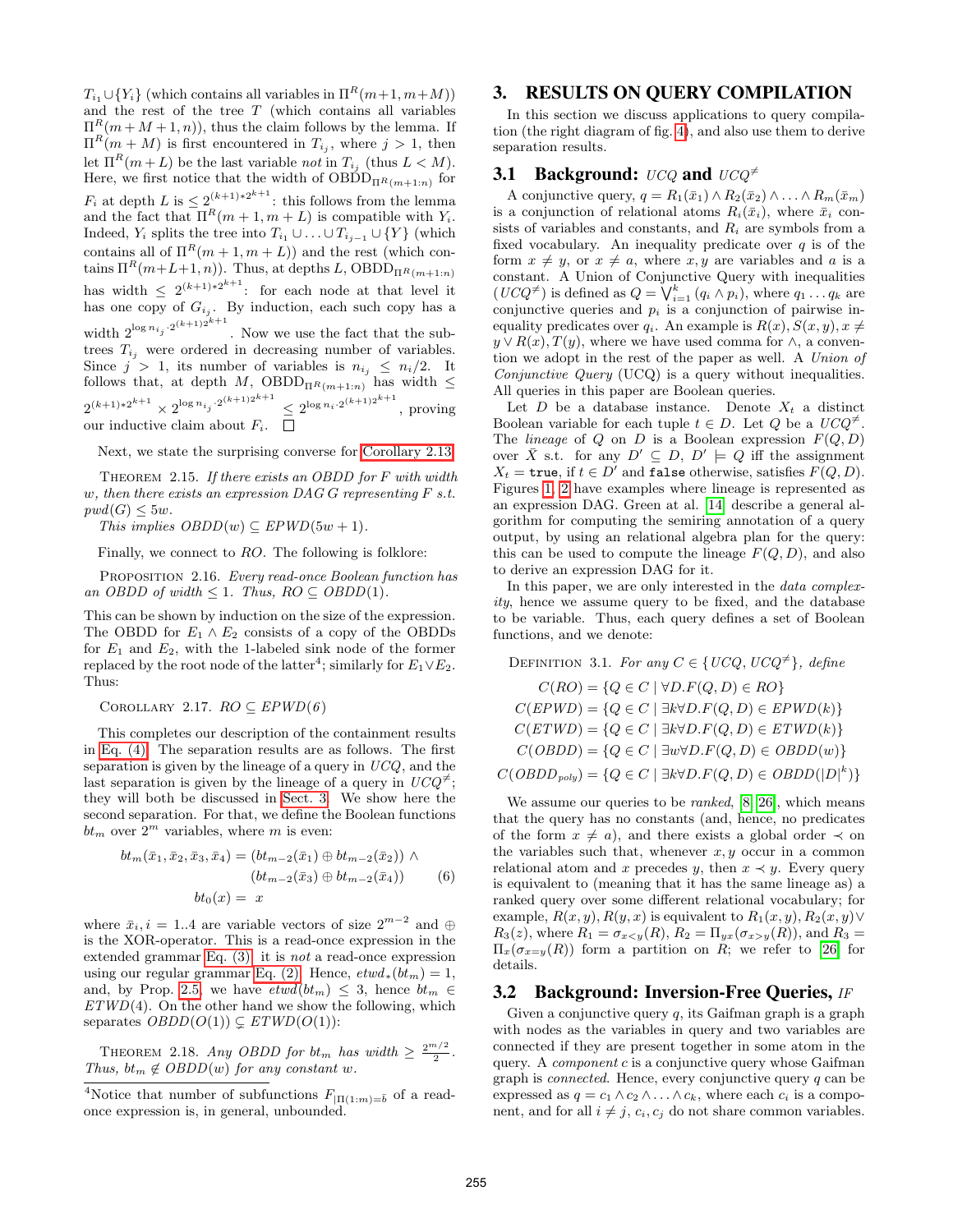We denote the set of components  $C(q) = \{c_1, c_2, \ldots, c_k\}.$ Given a  $UCQ^{\neq}$  query  $Q = \bigvee_i (q_i \wedge p_i)$ , we define its components as  $C(Q) = \bigcup_{i=1} C(q_i)$ .

DEFINITION 3.2. Let c be a component. A variable  $x$  is a root variable if it occurs in all atoms of c.

Let  $\bar{c} = \{c_1, c_2, \ldots, c_m\}$  be a set of components. A set of variables  $\bar{x} = \{x_1, x_2, \ldots, x_m\}$  is a separator if for each relational symbol  $R$  there exists a number  $i_R$  such that for all  $j = 1, m$ , every relational atom in  $c_j$  with symbol R has the variable  $x_i$  on position  $i_R$ . In particular,  $x_i$  is a root variable in  $c_i$ .

EXAMPLE 3.3. The query  $R(x)$ ,  $S(x, y)$  has root variable x; the query  $R(x)$ ,  $S(x, y)$ ,  $T(y)$  has no root variables.

The set of components  $\{[R(x_1), S(x_1, y_1)], [S(x_2, y_2), T(x_2)]\}$ has separator  $x_1, x_2$ . Indeed,  $i_R = i_S = i_T = 1$ ; note that both S-atoms have the separator variable on position 1. On the other hand,  $\{[R(x_1), S(x_1, y_1)], [S(x_2, y_2), T(y_2)]\}$  has no separators: the set  $x_1, y_2$  is not a separator because we cannot take either  $i_S = 1$  or  $i_S = 2$ :  $x_1$  occurs on the first position in  $S(x_1, y_1)$ , while  $y_2$  occurs on the second position in  $S(x_2, y_2)$ .

A ground atom is an atom without variables: since the query is ranked, this must be a nullary relation symbol  $R()$  (a ground tuple with constants, like  $R(a, b)$ , is assimilated with a nullary symbol while ranking the query [26]). A ground atom is a component by itself. If  $\bar{c}$  is a set of components, denote  $\bar{c}^+ \subseteq \bar{c}$ , the subset of components that have at least one variable, i.e., we remove ground atoms. Let  $\bar{x}$  be a separator for  $\bar{c}^+$ . Define a new vocabulary where each relation R has the arity decreased by one, and is obtained by removing the attribute  $i_R$ ; denote  $c_{i,-\bar{x}}$  the conjunctive query obtained from the component  $c_i$  by removing from each atom  $R$  the attribute  $i_R$ . Notice that  $c_{i,-\bar{x}}$  is not necessarily connected. Let  $\bar{c}_{-\bar{x}}^+ = \bigcup_i C(c_{i,-\bar{x}})$ , be the new set of components, where  $c_i$  ranges over  $\bar{c}^+$ .

DEFINITION 3.4. A set of components  $\bar{c}$  is consistently hierarchical *if either*  $\bar{c}^+$  *is empty or has a separator*  $\bar{x}$  *s.t.*  $\bar{c}^+_{-\bar{x}}$ is consistently hierarchical.

DEFINITION 3.5. IF<sup> $\neq$ </sup> is the set of all UCQ<sup> $\neq$ </sup> queries Q, s.t.  $C(Q)$  is consistently hierarchical.

We call queries in  $IF^{\neq}$  inversion-free. Denote IF the set of inversion-free queries that do not use  $\neq$ .

EXAMPLE 3.6. Consider the query shown in Fig. 2,  $q_{rsst} =$  $R(x_1), S(x_1, y_1), T(x_2), S(x_2, y_2)$ . We prove that it is inversionfree.  $C(q_{rsst}) = \bar{c} = \{[R(x_1), S(x_1, y_1)], [S(x_2, y_2), T(x_2)]\}$ has separator  $x_1, x_2$ . Then  $\bar{c}^+_{-\bar{x}} = \{[R()],[S(y_1)],[S(y_2)],[T()]\}.$ After removing the ground atoms, we obtain  $\{[S(y_1)], [S(y_2)]\} \equiv$  $\{S(y_1)\}\$  which has separator  $y_1$ , proving that  $\bar{c}$  is consistently hierarchical. Thus,  $q_{rsst} \in IF$ .

#### **3.3** Results for *UCQ*

The following result is known from [18]:

THEOREM 3.7. [18] If  $Q \in IF$ , then for any database D,  $F(Q, D)$  admits an OBDD of width  $2<sup>g</sup>$ , where g is the number of atoms in Q. Furthermore, if  $Q \in U C Q - I F$ , then there exists a database  $D$  over which no OBDD for  $F(Q, D)$ has size polynomial in D.

From here we derive immediately the collapse of the following classes:

COROLLARY 3.8. The following hold:  $UCQ(EPWD)$  =  $UCQ(ETWD) = UCQ(OBDD) = UCQ(OBDD_{poly}) = IF$ 

For example, for any input database, the lineage of  $q_{rsst}$ has an OBDD of width 15 and, from here, it follows from Theorem 2.15 that it has an expression DAG of path width  $\leq$  80. Notice that this is not obvious at all from examining the lineage expression for  $q_{rsst}$  in Fig. 2, since the "natural" lineage has an unbounded tree-width: we need the detour through OBDD to obtain a bounded path-width expression.

It is also known from [18] that  $q_{rsst} \notin UCQ(RO)$ , thus  $UCQ(RO) \subset UCQ(OBDD)$ , proving the first separation in Eq. (4). As discussed in Sect. 1,  $q_{rs} \in UCQ(RO)$ .

#### **3.4 Results for**  $UCQ^{\neq}$

We present here our main result on query compilation. All proofs are in Sect. 5.

THEOREM 3.9.  $IF^{\neq} = UCQ^{\neq}(OBDD_{poly}).$ 

Unlike for  $IF$ , the OBDD are no longer of constant width though. Therefore, queries in  $\mathit{IF}^{\neq}$  are excellent candidates for separating constant-width OBDD from polynomial-size OBDD. We do this with the following simple query  $q_{nr}$  =  $R(x_1, y_1), R(x_2, y_2), x_1 \neq x_2, y_1 \neq y_2$ . Since  $q_{nr}$  is inversionfree, we have  $q_{nr} \in UCQ^{\neq}(\overline{OBDD}_{poly})$ . We show:

THEOREM 3.10. For any  $c$ , there exists a database  $D$ , s.t.  $etwd(F(q_{nr}, D)) > c$ . This implies that  $UCQ^{\neq}(ETWD) \subseteq$  $UCQ^{\neq}(\text{OBDD}_{\text{poly}}).$ 

The theorem immediately implies the last separation result in Eq. (4),  $ETWD(O(1)) \subsetneq OBDD(n^{O(1)})$ . It turns out that there exists a matching upper bound for  $q_{nr}$ : for any database  $D$ , the lineage of  $q_{nr}$  on  $D$  has an OBDD of width linear in the number of tuples of D.

Since  $UCQ^{\neq}(\text{OBDD}_{poly})$  has a syntactic characterization, a natural question arises if there exists a syntactic characterization for  $UCQ^{\neq}(ETWD)$ . We define a language,  $H^{\neq}$ , as a fragment of  $IF^{\neq}$ , and prove that  $H^{\neq} \subseteq UCQ(EPWD)$ , which implies that membership in  $H^{\neq}$  is a sufficient condition for  $UCQ^{\neq}(ETWD)$ .

DEFINITION 3.11. Given a set of components  $\bar{c} = c_1 \dots c_k$ and a set of inequality predicates P, we say  $(\bar{c}, P)$  is consistently hierarchical if  $\bar{c}^+$  is empty or there exists a separator  $\bar{x}$  of  $\bar{c}^+$  s.t. (i) for every predicate  $z \neq y$  in P s.t.  $z \notin \bar{x}$ and  $y \notin \bar{x}$ , and any component  $c_i$  : if z appears in  $c_i$ , then so does y and vice-versa, and (ii) let  $P_{-\bar{x}}$  be the set of predicates from P that do not involve any variable from  $\bar{x}$ , then  $(\bar{c}^+_{-\bar{x}}, P_{-\bar{x}})$  is consistently hierarchical.

Define  $H^{\neq}$ , a subset of  $IF^{\neq}$ , as the set of all queries of the form  $Q = \bigvee_{i=1}^{k} (q_i \wedge p_i)$  s.t.  $(\bigcup_{i} C(q_i), \bigcup_{i} p_i)$  is consistently hierarchical. Clearly,  $IF \subset H^{\neq}$  by its definition. We have the result

THEOREM 3.12.  $H^{\neq} \subseteq UCQ(EPWD)$ 

EXAMPLE 3.13.  $R(x_1), S(x_1, y_1), S(x_2, y_2), T(x_2), x_1 \neq x_2$ is in  $H^{\neq}$  because it only compares two separator variables. For another example,  $R(x, y), S(x, z), y \neq z$  is also in  $H^{\neq}$ :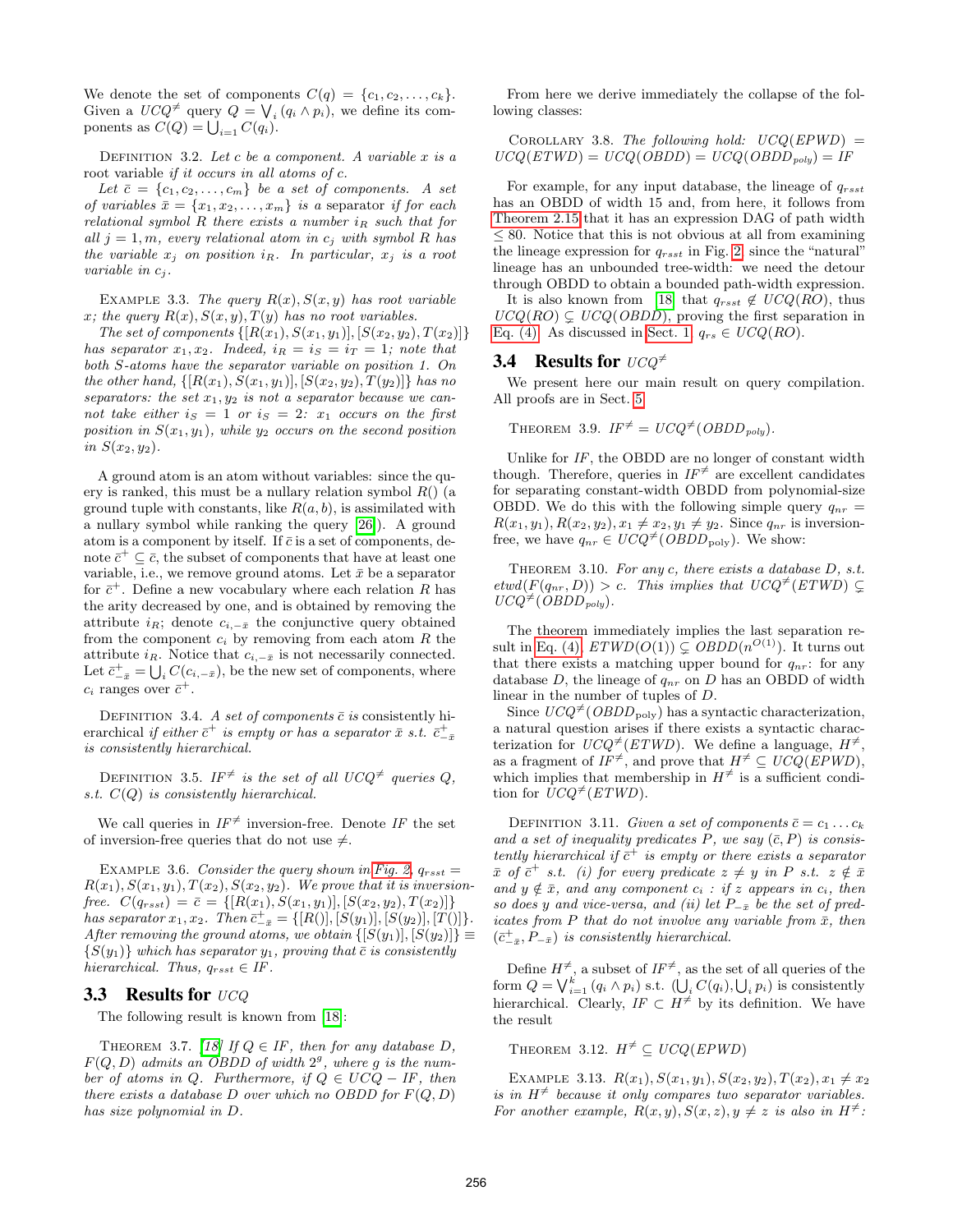the inequality is from within the same component, and, after removing the separator variable x, the inequality  $y \neq z$ is between separator variables.

 $R(x_1), S(x_1, y_1), S(x_2, y_2), T(x_2), x_1 \neq x_2, y_1 \neq y_2$  is not in  $H^{\neq}$  since  $y_1, y_2$  belong to two different components.

The query  $q_{nr}$  is not in  $H^{\neq}$ . There are two components,  $R(x_1, y_1)$  and  $R(x_2, y_2)$  and we have two choices of separator variables: either  $x_1, x_2$ , or  $y_1, y_2$ . But with either choice, one of the inequality conditions violates the condition of  $H^{\neq}$ .

We conjecture that  $UCQ^{\neq}(EPWD) = UCQ^{\neq}(ETWD)$ .

#### 4. PROOFS ON OBDD VS TREEWIDTH

PROOF OF LEMMA 2.12. We call the variables from  $\Pi(1:$ m) set and the rest as unset. Let  $Y = \{w_1, w_2, \ldots, w_k\}$ where  $\bar{w}$  are vertices of the expression DAG G for F. Now we associate a formula  $g_u$  to each node u in G as follows : for all  $w_j$ , it is a new variable  $f_j$ ; else wither  $u = v \otimes w$ , then  $g_u = g_v \otimes g_w$ , or u is a leaf  $X_i$ , then  $g_u = X_i$ . Suppose  $F = F_1 \otimes F_2$ , then  $F_1, F_2$  can be defined as formulae over  $\bar{f}$  and some subset of variables  $\bar{X}_1, \bar{X}_2$  respectively from  $\bar{X}$ . We claim that either every variable in  $\bar{X}_1$  is set or they are all unset and same for  $\bar{X}_2$ . Suppose variables  $X_{i1}, X_{i2}$  are in  $\bar{X}_1$  and  $X_{i1} \in Var(V_1)$ ,  $X_{i2} \in Var(V_2)$ , where  $V_1, V_2$  are as in Def. 2.11. But both  $X_{i1}, X_{i2}$  must be connected to  $F_1$  by some path since  $F_1$  depends on these variables, hence  $F_1$  must belong in Y. But then  $F_1 = f_j$  for some j and it shouldn't depend on any  $X_i$ ; a contradiction. We could argue similarly for  $F_2$ .

Now we will bound the number of possible values  $F_1, F_2$ can take as variables from  $\Pi[1:m]$  are set to 0/1. We will prove for  $F_1$  and symmetrically the same can be shown for  $F_2$ . Suppose  $\bar{X}_1$  are all set. Then  $F_1$  is a Boolean function over k variables  $\bar{f}$ . There are only  $2^{2^k}$  possible Boolean functions over  $k$  variables. Now, each variable  $f_i$  stands for the function represented at the gate  $w_i$ . Let assume each  $f_i$ take at most  $N$  possible values too. Then, we have a bound of  $2^{2^k} N^k$  on the number of possible values of  $F_1$ . Similarly, if all  $\bar{X}_1$  were unset, the bound would be  $N^k$ . We will now bound N.

For any  $w_i$  which has l nodes from  $\bar{w}$  as its descendants, we claim that  $f_j$  takes at most  $2^{2^l}$  values. If  $w_j$  doesn't have any nodes from  $\bar{w}$  as its descendant, then N is either 1 or  $2 = 2^{2^0}$ . Suppose this holds for all nodes below  $w_j$ . We use the same argument as above again. Consider the set of nodes  $\bar{u} = \{u_1, u_2, \ldots, u_t\}$  from  $\bar{w}$  directly below  $w_i$ i.e. there exists no other node  $w_i$  which is a descendant of  $w_j$  and the ancestor of the said node. Then  $f_j = f_{j1} \otimes f_{j2}$ , where  $f_{j1}, f_{j2}$  are boolean formulae over  $\bar{u}$  and other nodes, all of which must be set or unset. Hence the number of possible values of  $f_{j1}, f_{j2}$  is at most  $2^{2^l} \prod_i 2^{2^{l_i}}$ , where  $l_i$  is the number of nodes from  $\bar{w}$  below  $u_i$ . Since  $l+\sum_i l_i \leq k-1$ , we get  $N \leq 2^{2^k}$ . Hence both  $F_1, F_2$  take at most  $2^{(k+1)2^k}$ values, hence the number of possible valuations of  $F$  can't be more than  $2^{2 \cdot (k+1)2^k} = 2^{(k+1)2^{k+1}}$  $\Box$ 

PROOF OF TH. 2.15. We construct an expression  $G$  for F s.t.  $pwd(G) = 5w$ . We do this using the concept of a shared expression  $DAG$ : Given formulas  $f_1, f_2, \ldots, f_w$ , a shared expression DAG is an expression DAG which represents all the  $f$ , i.e., it has  $w$  root or output nodes and the formula obtained by evaluating the expression below these nodes corresponds exactly to  $\bar{f}$ . The construction follows from the following more general lemma.

LEMMA 4.1. If  $\bar{f} = f_1, f_2, \ldots, f_w$  have a shared OBDD with width w, then there exists a shared expression for them having path width 5w, s.t. all root nodes  $\bar{f}$  occur on a leaf of the path decomposition.

PROOF. We prove by induction on the number of variables n. Let the first variable in the variable order of OBDD be  $X_1$  and denote the formulae at the first level by  $g_1, g_2, \ldots$ ,  $g_w$ . Then every  $f_i$  can be written as  $\neg X_1 \land f_j \lor X_1 \land f_k$ for some j, k. Denote the nodes corresponding to new  $\wedge$ ,  $\neg$ operators by  $\overline{op}$ . Now by induction hypothesis,  $\overline{q}$  have a path-decomposition with width 5w one of whose leaves contains  $\overline{q}$ . We connect that leaf to a new node which contains  $\bar{g}, \bar{f}, X_1, \overline{\omega}$ . The resulting path-decomposition of  $\bar{f}$ has width  $5w$ .  $\Box$ 

PROOF OF TH. 2.18. We will prove that an OBDD of  $\{bt_m, \neg bt_m\}$  has width  $\geq 2^{m/2}$ . Since the width of a function and its negation are the same, we get that the width of  $bt_m$  is at least  $\frac{2^{m/2}}{2}$ . We will proceed by induction. In the base case( $m = 0$ ), width of  $\{x, \neg x\}$  is  $2 \geq 2^0/2$ . Let  $bt_m = f = (f_1 \oplus f_2) \wedge (f_3 \oplus f_4)$ , where  $f_i, i = 1...4$  is  $bt_{m-2}$ , and hence width of  $\{f_i, \neg f_i\}$  is at least  $2^{m/2-1}$ .

Consider the first level where all variables of one of the  $\bar{f}$ have been set to  $0/1$ . : say  $f_1$ . We first consider the case that X, a variable of one of  $f_2$ ,  $f_3$ ,  $f_4$  has been set before this level. By induction hypothesis(IH), we know that there exists a level, where width of  $f_1$  is  $w = 2^{m/2-1}/2$ . Let  $\{u_1, u_2, \ldots, u_w\}$  be the corresponding w subformulae of  $f_1$ . We have two cases depending on whether  $X$  is a variable of  $f_2$  or  $f_3, f_4$ .

Case I : X is a variable of  $f_2$ . Let  $q_1, q_2$  be two distinct subformulae of  $f_2$  at this level. Pick a subformula h of  $f_3 \oplus f_4$ from this level, s.t.  $h \neq \texttt{false}$ . We define 4 sets of formula at this level :

$$
S_i = \{ (u_p \oplus g_i) \land h) \mid 1 \le p \le w \}, i = 1, 2
$$
  

$$
T_i = \{ \neg ((u_p \oplus g_i) \land h) \mid 1 \le p \le w \}, i = 1, 2
$$

So  $S_1, S_2$  contain the subformula from f and  $T_1, T_2$  from  $\neg f$ . First, we claim that no formula from  $\overline{S}$  can equal any from  $\overline{T}$ . This is simple to see since setting  $h = 0$  sets any formula in  $\overline{S}$  to 0 while in  $\overline{T}$  to 1. Hence they can't be equal. Now, we compare the functions in  $S_1, S_2$ . Clearly  $(u_i \oplus g_1) \wedge h \neq (u_i \oplus g_2) \wedge h$ , since setting  $g_1, g_2$  to 0,1 gives two different functions  $u_i \wedge h$ ,  $\neg u_i \wedge h$ . Now, suppose  $(u_i \oplus g_1) \wedge h = (u_j \oplus g_2) \wedge h$ , then if we set  $g_1 = g_2$  to 0 or 1, we get  $u_i = u_j$ . We can do this because one of  $g_i, g_j$  must not be  $0/1$ , as not all variables of  $f_2$  have been set. Hence we get functions in  $S_1, S_2$  are also distinct and similarly the same holds for  $\overline{T}$ . Therefore, total width =  $4w = 4 \cdot 2^{m/2-1}/2 = 2^{m/2}.$ 

Case II : X is a variables of  $f_3$  or  $f_4$ . This case is also similar and easy to verify as all 4 classes lead to different formulae.

So, now we can assume that all variables of  $f_1$  are set and no other variables have been. Again, we need to consider two cases depending on whether we start with  $f_2$  or  $f_3, f_4$ next. Note that, by the same argument as above, we will be setting all variables of one of them.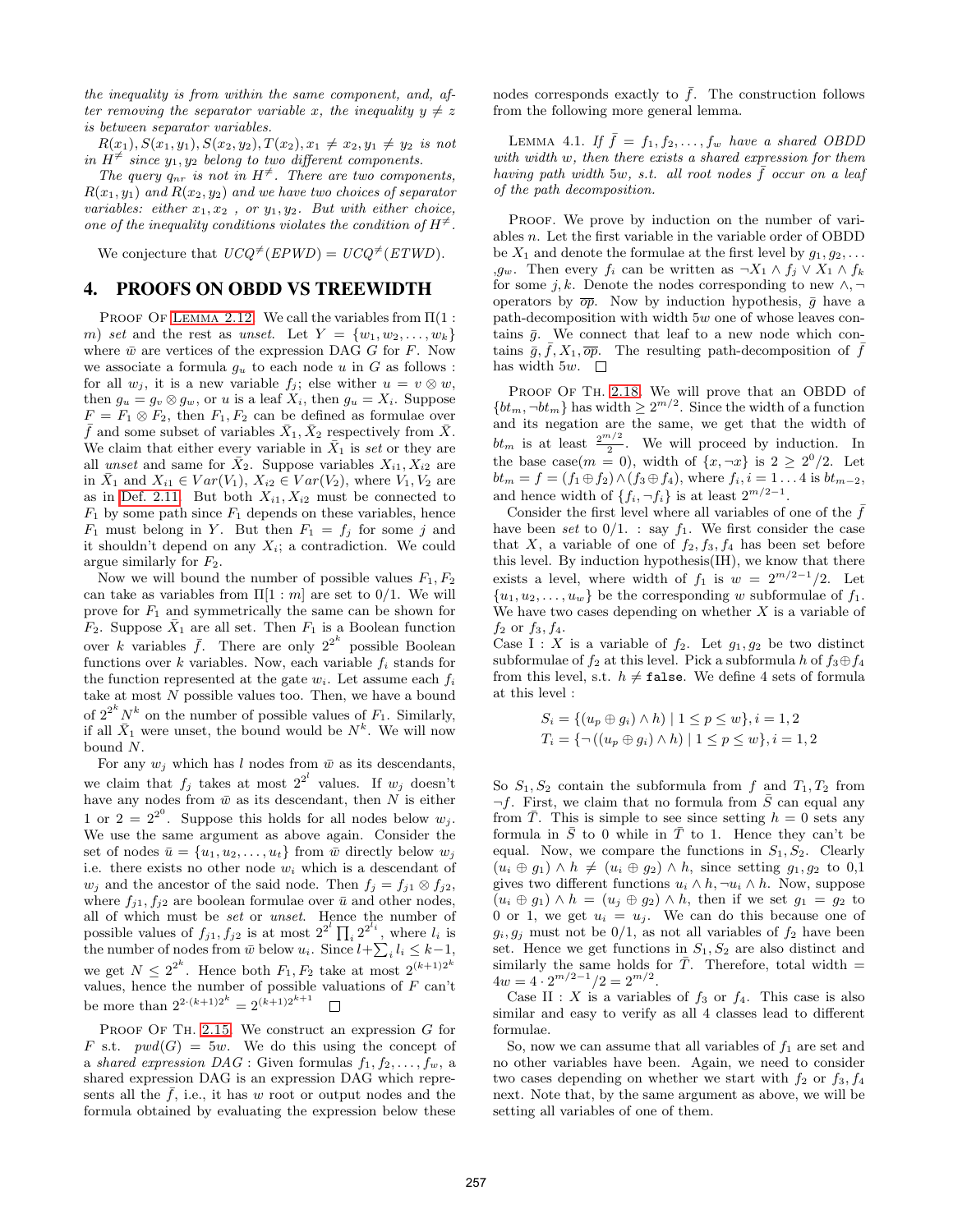Case III : Suppose we set all variables of  $f_2$  next. Let  $h = f_3 \oplus f_4$ . After exhausting variables of  $f_1$ , we have 4 different formulae in the OBDD of  $\{f, \neg f\}$  which we group as :  $(f_2 \wedge h, \neg f_2 \wedge h)$  and  $(\neg (f_2 \wedge h), \neg (\neg f_2 \wedge h))$ . Now lets consider a level where the width of an OBDD for  ${f_2, \neg f_2}$ is  $w = 2^{m/2-1}$ . Then clearly we get 2 sets of subformulae of cardinality w each from the two groups mentioned above. And as argued in the previous cases, the two cannot have any formula in common, since setting  $h = 0$  leads to different value in two cases. Hence, we get width at this level  $=$  $2w = 2 * 2^{m/2 - 1} = 2^{m/2}.$ 

Case IV : In this case we set variables of  $f_3$  next. Its easy to see that in this case, all 4 resulting formulae must lead to distinct subformulae. And the width for each is at least  $2^{m/2-1}/2$ . Hence width is at least  $4 \cdot 2^{m/2-1}/2 = 2^{m/2}$ .

This exhausts all possible cases, hence proved.  $\square$ 

## 5. PROOFS ON OBDD SIZE OF  $IF^{\neq}$

First, we describe how to get rid of all predicates of the form  $x \neq a$ , where a is a constant. This can be accomplished by rewriting the query and suitably changing the vocabulary just as we did for removing constants. We just illustrate this with an example :

 $R(x_1), S(x_1, y_1), S(x_2, y_2), R(x_2), x_1 \neq x_2 \land x_2 \neq a.$ We can rewrite this to :

 $R^{-a}(x_1), S^{-a}(x_1,y_1), S^{a}(y_2), R^{a}(x_1) \neq x_2 \vee$ 

 $R^{-a}(x_1), S^{-a}(x_1,y_1), S^{-a}(x_2,y_2), R^{-a}(x_2), x_1 \neq x_2.$ 

The resulting query is still inversion-free with the same inequalities.

Now, we show that all queries in  $H^{\neq}$  have an OBDD of width  $O(1)$ .

PROOF OF TH. 3.12. Let  $P = \{p_1, p_2, ..., p_k\}$  be the set of pairwise inequality predicates in Q and  $C(Q) = \overline{c}$  $c_1, c_2, \ldots, c_l$  be the set of components. For any  $s_1 \subseteq [k], s_2 \subseteq$ [*l*], let  $q_{s_1,s_2} = \bigwedge_{i \in s_1} c_i$ ,  $\bigwedge_{j \in s_2} p_j$ . We will construct a shared OBDD for all  $2^{k+l}$  queries  $q_{s_1,s_2}$ . One can derive the OBDD for Q from this shared OBDD.

Let  $\bar{x} = x_1, x_2, \ldots, x_l$  be a separator for  $\bar{c}$ . Let the active domain of  $\bar{x}$  be  $\{a_1, a_2, \ldots, a_n\}$ . Assume inductively that the width of each of  $q_{s_1,s_2}[a_i/\bar{x}]$  depends only on the query. Now, note that since we have no inequality predicates between non-root variables, the OBDD for  $\bar{x} = a_i$  and  $\bar{x} = a_j$  can be constructed independently for  $i \neq j$ . Suppose we have constructed the shared OBDD for all  $q_{s_1,s_2}^{i-1}$  =  $q_{s_1,s_2}, \bar{x} \in \{a_1, a_2, \ldots, a_{i-1}\}.$  We show how to extend it to get the shared OBDD of all  $q_{s_1,s_2}^i$ . Note that  $q_{s_1,s_2}^i$  is true iff there exists some  $r_1 \subseteq s_1, r_2 \subseteq s_2$ , s.t.  $q_{r_1,r_2}^{i-1}$  is true and for all  $j \in s_1-r_1$ ,  $c_j[a_i/\bar{x}]$  is true, and for any predicate  $x_o \neq x_p$ in  $s_2-r_2$ ,  $c_0[a_i/\bar{x}]$  is true and  $p \in r_1$  or vice-versa  $c_p[a_i/\bar{x}]$  is true and  $p \in r_1$ . One can hence construct the shared OBDD for all  $q_{s_1,s_2}^i$  by just following the above logic. The width is at most  $2^{2^{k+l}} = O(1)$ .

Now we show that all queries in  $IF^{\neq}$  have an OBDD of polynomial size. The converse is a straightforward generalization of the proof from [18] and we discuss that in the Appendix.

PROOF OF TH. 3.9. Let  $q^{\neq} = q, P$ , where q is an inversion-free conjunctive query and  $P$  is a a conjunction of inequality predicates. We claim that if for a variable order Π,  $OBDD_{\Pi}(q)$  has polynomial size, then so does  $OBDD_{\Pi}(q^{\neq}).$ 

By the classical result on synthesis of OBDD, we have that if  $OBDD<sub>\Pi</sub>(F<sub>1</sub>)$  has size  $s<sub>1</sub>$  and  $OBDD<sub>\Pi</sub>(F<sub>2</sub>)$  is of size  $s<sub>2</sub>$ , then  $OBDD<sub>\Pi</sub>(F<sub>1</sub> ⊗ F<sub>2</sub>)$  is of size at most  $s<sub>1</sub>s<sub>2</sub>$ , where  $\otimes$  is any boolean connective viz. OR, XOR. So if  $Q = \bigvee_{i=1}^{k} (q_i \wedge p_i)$ is inversion-free : we know there exists Π under which all  $q_i$  have polynomial size OBDD, and hence by our claim so do  $q_i, p_i$  and by the synthesis result Q has a polynomial size OBDD. So it suffices to prove the claim that  $q^{\neq}$  has a polynomial size OBDD.

Given any tuple t, we define  $P(t)$  as the formulae obtained by setting variables associated with tuple  $t$  in  $P$ . For example if P is  $x \neq y$  over  $R(x)$ ,  $S(x, y)$ , then  $P(R(1)) = y \neq 1$ . Given a vector of tuples  $\bar{t}$  and boolean assignments  $\bar{a}$  on them, we similarly define  $P[\bar{a}/\bar{t}] = \bigvee_{a_i = \text{true}} P(t_i)$ .

We already know that there exists an OBDD of constant width for q. Now consider any branch of tuples  $\bar{t}$  with assignment  $\bar{a}$  on this OBDD. Given a database D, if the subformulae/lineage of q represented by this branch was  $f$ , then for  $q^{\neq}$ , it is  $F(q^{\neq}, D-\bar{t}) \vee (f, P[\bar{a}/\bar{t}])$ , where  $F(q^{\neq}, D-\bar{t})$  denotes the lineage obtained by evaluating  $q^{\neq}$  over D without the tuples  $\bar{t}$ . Since our OBDD has constant width, for most of the assignments  $\bar{a}$  on  $\bar{t}$ , the resulting formula f will be the same. We will further show that as we iterate over exponentially many assignments  $\bar{a}$ , the number of distinct predicates  $P[\bar{a}/\bar{t}]$  generated is only polynomial. Hence, since the width of the original OBDD was constant, the new width only increases polynomially.

Suppose  $P = \bigwedge_{j=1}^k x_{i1} \neq y_{j1}$ . Suppose there are m variables in  $\bar{x} = x_1, x_2, \ldots, x_m$  and w.l.o.g. assume the tuples that we have seen only influence the variables  $\bar{y}$ . Consider  $DR = \neg P[\bar{a}/\bar{t}]$ . It looks like :

$$
(x_{i1} = a_{1,j1} \lor x_{i2} = a_{1,j2} \lor \dots x_{ik} = a_{1,jk}) \land (x_{i1} = a_{2,j1} \lor x_{i2} = a_{2,j2} \lor \dots x_{ik} = a_{2,jk}) \land \n\vdots (x_{i1} = a_{n,j1} \lor x_{i2} = a_{n,j2} \lor \dots x_{ik} = a_{n,jk})
$$

where  $n$  tuples were observed to be true. At a quick glance it would seem that the number of minterms in DR could be  $nk$ . But many of them are actually inconsistent, since we can't have two terms like  $x_1 = a_p$  and  $x_2 = a_q$  in the same minterm. In particular, every minterm is of length at most m. We show that there are at most  $2^{mk}$  minterms in DR. Now, there are at most  $(1+|D|)^m$  possible minterms of size less than  $m$  and hence we get number of possible  $DR$ is bounded by  $(1+|D|)^{m2^{mk}}$ . We prove the claim next.

Lemma 5.1. The number of minterms in DR is at most  $2^{mk}$ .

PROOF. We prove by induction on  $k$ . Consider the following minterm T of DR :  $(x_1 = a_1 \land x_2 = a_2 \land \dots \land x_m = a_m)$ . Each clause in DR must contain one of  $x_i = a_i$ , hence we can write  $DR$  as :

$$
(x_1 = a_1 \vee C_{11}) \wedge (x_1 = a_1 \vee C_{12}) \wedge \dots \wedge
$$
  
\n
$$
(x_2 = a_2 \vee C_{21}) \wedge (x_2 = a_2 \vee C_{22}) \wedge \dots \wedge
$$
  
\n
$$
\dots \wedge
$$
  
\n
$$
(x_m = a_m \vee C_{m1}) \wedge (x_m = a_m \vee C_{m2}) \wedge \dots
$$
 (7)

Consider an arbitrary minterm  $T'$  of DR. We write  $T'$  as  $T' = T_0 \wedge T_1$ , where  $T_0$  contains all inequalities( $x_i = a_i$ ) that are common between  $T'$  and  $T$ , and  $T_1$  contains the others,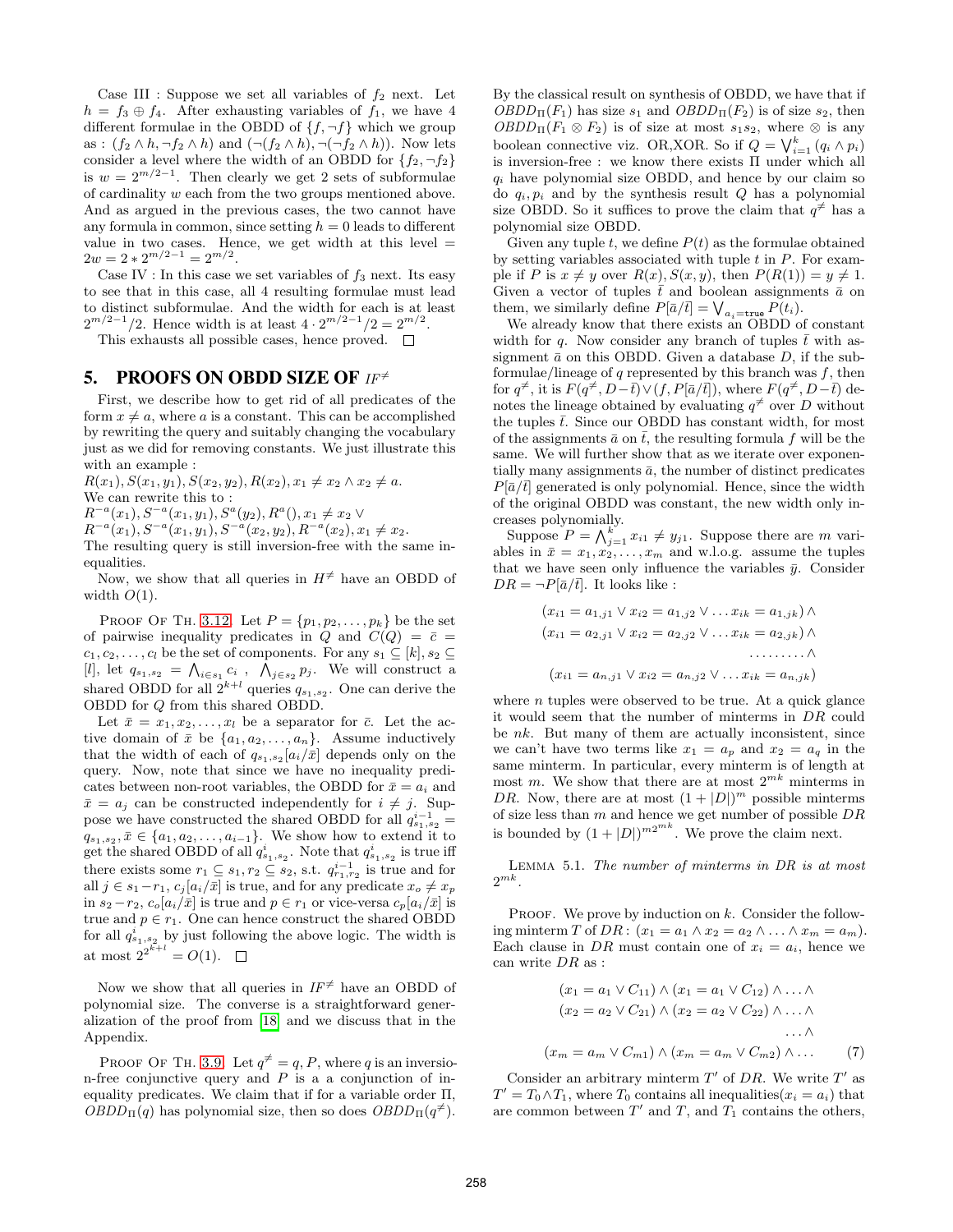i.e. not occurring in  $T$ . We will count the minterms  $T'$  by grouping by  $T_0$ : there are  $2^m$  possibilities for  $T_0$ , and for each of them we will count the number of distinct minterms  $T_1$ .

We know that  $T' \Rightarrow DR$ , hence if we substitute  $(x_i = a_i)$ to be true for every  $x_i = a_i$  term in  $T_0$ , we obtain  $T_1 \Rightarrow DR'$ , where  $DR'$  is obtained from Eq. (7) by removing all rows with index i s.t.  $x_i = a_i$  is in  $T_0$ . Now we know that  $T_1$ doesn't contain any other minterm of the form  $x_i = a_i$  that is left in  $DR'$ , hence we can remove them from  $DR$  to get  $DR''$  and the implication  $T_1 \Rightarrow DR''$  would still hold. So we get that  $T_1$  is a minterm of an expression,  $DR''$ , which by induction hypothesis has at most  $2^{m(k-1)}$  minterms. Therefore number of possible choices for  $T_1$  are at most  $2^{m(k-1)}$ . Since  $T' = T_0 \wedge T_1$ , we get number of possibilities for T' are at most  $2^m 2^{m(k-1)} = 2^{mk}$ . Hence proved.

PROOF OF THEOREM 3.10. We will first study the OBDD for  $q_{nr}$ . In particular, we will show that it has an OBDD of linear size and show a matching lower bound too. Then we will use the lower bound proof to prove the theorem.

Consider  $R = \{(i, j) | 1 \le i, j \le n\}$  and the order  $\Pi$  on tuples which just sorts them in natural increasing order. We will show that over this database, the OBDD with this order has width  $O(n)$ . Note that the OBDD for Q on any other database where the domain size of attributes is  $n$  or less can be obtained by just setting some tuples in this OBDD to 0; the resulting OBDD would still have width  $O(n)$ . This proves the upper bound. For the lower bound, we'll show a level where the width has to be  $n/2$ , regardless of the order used. We associate a random variable  $r_{ij}$  with the tuple  $R(i, j)$  to represent lineage of Q, which we call  $\phi$ .

Note that

$$
\phi_{|r_{pq}=1} = \left(\bigvee_{i \neq p} r_{iq} \wedge \bigvee_{j \neq q} r_{pj}\right) \vee \bigvee_{i \neq p, j \neq q} r_{i,j} \tag{8}
$$

After setting any subset of the rest of the variables to  $0/1$ , there are only  $O(n)$  possible formula from  $\phi_{|r_{pq}=1}$ . Now at any level, there is only one branch where all variables are set to 0. All other branches have at least one variables set to 1, and as we saw there are only  $O(n)$  possibilities for the formula that result from these assignments. Hence the width of the OBDD is  $O(n)$ .

Now, for the lower bound consider the  $n/2$  level. We consider all assignments where exactly one of the variables is set to 1. There are  $n/2$  such assignments. For each of these assignments, by inspection of Eq. (8), we see that we get a different formula that still depends on every variable not yet set. Hence the width is at least  $n/2$ .

Now we prove the theorem. Consider the same data instance of  $R$  as above. Note that the argument for the lower bound proof above actually proves that the width at any level l, s.t.,  $cn \leq l \leq n-1$ , for any  $c < 1$ , is l. Suppose there is an expression DAG for  $\phi$ , the lineage of  $q_{nr}$ , with constant width tree-decomposition  $T<sup>R</sup>$ . For the purpose of this proof we will assume the tree-decomposition is normal[13]. This means T is binary and if  $Y_i \in V(T)$  has two children  $Y_j, Y_k$  then  $Y_i = Y_j = Y_k$  and if  $Y_i$  has only one child  $Y_j$ , then  $|Y_i - Y_j| = 1$ . Now suppose we start with R as in the construction from Corollary 2.14. Consider the neighbor  $Y_1$ : the number of  $\bar{r}$  variables in descendants of  $Y_1$  is at least  $n^2/2$ . We similarly pick a child of  $Y_1$  with at least  $n^2/4 \bar{r}$ variables in its descendant. We can keep iterating and each time the number of variables in the descendants of the chosen node can decrease by at most half. Hence at one point, we must reach a node Y s.t. the number of  $\bar{r}$  variables in its descendants is between  $n/4$  and  $n/2$ . Then, after setting all variables in the descendants of  $Y$ , we must get constant number of subformulae according to Lemma 2.12, while our lower bound proof suggests the number of subformulae is at least  $n/4$ ; a contradiction.  $\Box$ 

#### 6. CONCLUSION AND FUTURE WORK

We have presented a new notion of treewidth for Boolean formula, called expression treewidth, that captures many of the tractable cases known in probabilistic databases. We have shown that bounded expression treewidth implies polynomial size OBDD. Furthermore, bounded expression pathwidth is equivalent to constant-width OBDD. Since both parameters : treewidth,OBDD, are widely used in areas like SAT, CSP, Verification, Graphical Models, etc., we think these connections can have wide-ranging applications.

The computability of this parameter though is still an open problem and presents interesting avenues for future research. Also, with all these structural parameters, we can only capture the set of queries which have an OBDD. The set of queries for which model counting is possible, is known to be much larger than this set [18] and there are other compilation languages, like FBDD, d-DNNF, which can solve more queries than OBDD. This motivates the need to find a structural parameter that could at least capture FBDD.

We would also like to investigate other width-parameters beyond treewidth which are more general and can solve problems unsolvable by using tree-decompositions. Cliquewidth are known to be another parameter under which model counting is tractable. In fact [11] showed that if the cliquewidth of the incidence graph is tractable, then model counting is tractable. A detailed comparison between expression treewidth and clique-width is left as future work.

## 7. REFERENCES

- [1] S. Arnborg, D. G. Corneil, and A. Proskurowski. Complexity of finding embeddings in a k-tree. SIAM J. Algebraic Discrete Methods, 8:277–284, April 1987.
- [2] L. Beineke and R. Pippert. The number of labeled k-dimensional trees. Journal of Combinatorial Theory,  $6(2):200 - 205, 1969.$
- [3] H. L. Bodlaender. A linear time algorithm for finding tree-decompositions of small treewidth. In STOC, pages 226–234, 1993.
- [4] H. L. Bodlaender and A. M. C. A. Koster. Combinatorial optimization on graphs of bounded treewidth. Comput. J., 51(3):255–269, 2008.
- [5] R. E. Bryant. Symbolic manipulation of boolean functions using a graphical representation. In DAC, pages 688–694, 1985.
- [6] B. Courcelle, J. A. Makowsky, and U. Rotics. On the fixed parameter complexity of graph enumeration problems definable in monadic second-order logic. Discrete Applied Mathematics, 108(1-2):23–52, 2001.
- [7] R. G. Cowell, S. L. Lauritzen, A. P. David, and D. J. Spiegelhalter. Probabilistic Networks and Expert Systems. Springer-Verlag New York, Inc., Secaucus, NJ, USA, 1999.
- [8] N. N. Dalvi, K. Schnaitter, and D. Suciu. Computing query probability with incidence algebras. In PODS, pages 203–214, 2010.
- [9] A. Darwiche. Modeling and Reasoning with Bayesian Network. Cambridge University Press, April 2009.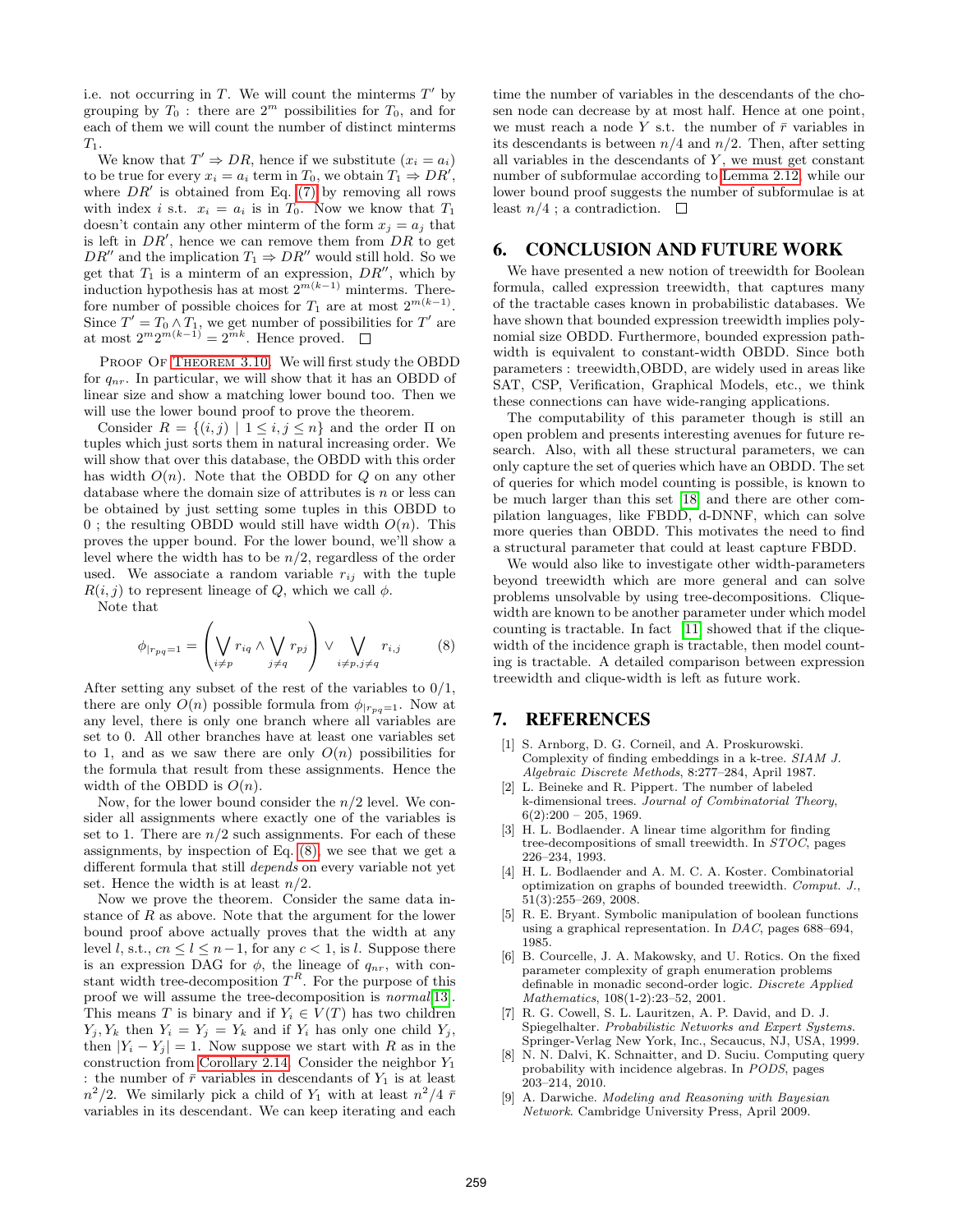- [10] A. Ferrara, G. Pan, and M. Y. Vardi. Treewidth in verification: Local vs. global. In LPAR, pages 489–503, 2005.
- [11] E. Fischer, J. A. Makowsky, and E. V. Ravve. Counting truth assignments of formulas of bounded tree-width or clique-width. Discrete Applied Mathematics, 156(4):511–529, 2008.
- [12] M. C. Golumbic, A. Mintz, and U. Rotics. Factoring and recognition of read-once functions using cographs and normality and the readability of functions associated with partial k-trees. Discrete Applied Mathematics, 154(10):1465–1477, 2006.
- [13] G. Gottlob, R. Pichler, and F. Wei. Bounded treewidth as a key to tractability of knowledge representation and reasoning. Artif. Intell., 174(1):105–132, 2010.
- [14] T. Green, G. Karvounarakis, and V. Tannen. Provenance semirings. In PODS, pages 31–40, 2007.
- V. Gurvich. Repetition-free boolean functions. Uspekhi Mat. Nauk, 32:183–184, 1977.
- [16] J. Huang and A. Darwiche. Using dpll for efficient obdd construction. In H. H. Hoos and D. G. Mitchell, editors, Theory and Applications of Satisfiability Testing, volume 3542 of Lecture Notes in Computer Science, pages 157–172. Springer Berlin / Heidelberg, 2005.
- [17] A. Jha, D. Olteanu, and D. Suciu. Bridging the gap between intensional and extensional query evaluation in probabilistic databases. In EDBT, pages 323–334, 2010.
- [18] A. Jha and D. Suciu. Knowledge compilation meets database theory: compiling queries to decision diagrams. In ICDT, pages 162–173, 2011.
- [19] P. G. Kolaitis and M. Y. Vardi. Conjunctive-query containment and constraint satisfaction. Journal of Computer and System Sciences,  $61(2):302 - 332$ , 2000.
- [20] D. Olteanu and J. Huang. Using OBDDs for efficient query evaluation on probabilistic databases. In SUM, pages 326–340, 2008.
- [21] D. Olteanu and J. Huang. Secondary-storage confidence computation for conjunctive queries with inequalities. In SIGMOD, pages 389–402, 2009.
- [22] J. Pearl. Probabilistic Reasoning in Intelligent Systems : Networks of Plausible Inference. Morgan Kaufmann, September 1988.
- [23] S. Roy, V. Perduca, and V. Tannen. Faster query answering in probabilistic databases using read-once functions. In ICDT, pages 232–243, 2011.
- [24] P. Scheffler. Die Baumweite von Graphen als ein Ma8 Rir die Kompliziertheit algorithmischer Probleme. PhD thesis, Akademie der Wissenschafien der DDR, Berlin, 1989.
- [25] P. Sen, A. Deshpande, and L. Getoor. Read-once functions and query evaluation in probabilistic databases. In VLDB, 2010.
- [26] D. Suciu, D. Olteanu, C. Ré, and C. Koch. Probabilistic Databases. Synthesis Lectures on Data Management. Morgan & Claypool Publishers, 2011.
- [27] L. Valiant. The complexity of enumeration and reliability problems. SIAM J. Comput., 8:410–421, 1979.
- [28] I. Wegener. BDDs–design, analysis, complexity, and applications. Discrete Applied Mathematics, 138(1-2):229–251, 2004.

# APPENDIX

We first show another way to characterize treewidth through partial k-trees [2]. We will present a criterion based on that but motivated more by the variable elimination [22] algorithm used in probabilistic inference. Let  $\pi$  be a permutation over  $V(G)$ . Define the following process that starts with G, pops the first vertex from  $\pi$  and removes it from G, while connecting all its neighbors to form a clique. Continue till  $\pi$  and  $G$  are empty. At each stage, when a variable  $v$  is eliminated we generate a clique of size the number of neighbors of v. We say  $\pi$  achieves a width of k, if the size of maximal clique generated by the above process is  $k$ . Then

PROPOSITION .1.  $twd(G)$  is the minimum width achievable over all possible permutations of  $V(G)$ .

The above is well known, but we still give a proof below for the sake of completeness.

PROOF. Given a permutation  $\pi$  achieving a width k, construct a tree-decomposition inductively as follows : Take the vertex  $\pi(1)$  and make a node  $X_1$  consisting of  $\pi(1)$  and all its neighbors. Now let  $(\bar{Y}, T)$  be the tree-decomposition of the graph obtained after eliminating  $\pi(1)$ . We claim it has a node  $Y_j$  s.t. all the neighbors of  $X_1$  are present in  $Y_j$ . This is actually a general phenomenon : for any clique in a graph, there exists a node in its tree-decomposition that contains all the vertices in the clique. It can be proven inductively : for cliques of size 2 its true by definition. For a clique of size  $k+1$ , we know that there are nodes that contain cliques of size  $k$  in it, and they must be connected, giving rise to a cycle, a contradiction. Hence, to get the tree-decomposition of G, we just connect  $X_1$  to  $Y_i$ .

On the other hand, suppose we are given a tree decomposition  $(\bar{X}, T)$  of G, we define the variable order  $\pi$  as follows : start with any leaf node  $X_j$  in T and add at the end of  $\pi$ all the vertices in  $X_i$  that are not present in any other node of T and then remove  $X_j$  from T. Keep repeating until T is empty. Note that whenever we remove a node v from  $X_i$ , its set of neighbors is at most  $|X_j| - 1$ . As far as making a clique out of neighbors of  $v$  goes, that happens implicitly in tree-decompositions, since they are all present in  $X_i$ .  $\Box$ 

PROOF OF PROP. 2.5. We first prove that any expression according to Eq.(2) can be expressed as an expression according to Eq.(3) with the same treewidth.

Let  $G$  be the expression according to Eq.(2). Note that every ∧, ∨ operator over several variables can be expressed in terms of binary operators, because of the associative nature of these operators. So, we express any ∨ node, say v ( with greater than 2 children ) :  $X_{i1} \vee X_{i2} \vee \ldots X_{i1}$  as  $X_{i1} \vee (X_{i2} \vee \ldots) \vee X_{i1}) \cdots$ ). So v has been split into  $l-1$ nodes  $\bar{w}: w_j = X_{ij} \vee w_{j+1}, j < l-1$  and  $w_{l-1} = X_{i(l-1)} \vee X_{il}$ . Similarly for  $\wedge$ . Call the new expression G'. It clearly represents the same formula  $F$ . We now show it has the same treewidth as G.

In the above construction each internal node  $v$  may be split into multiple internal nodes  $R(v) = \bar{w}$ . For leaves and nodes with at most two children,  $R(v)$  only contains v. Now given any variable elimination order  $\pi$  over V achieving treewidth t, we construct an order  $\pi'$  over  $\bigcup_{v \in V} R(v)$ , s.t.  $\pi'$ achieves treewidth  $t$  for  $G'$ . We iterate through nodes  $v$  according to order  $\pi$ : we copy v into  $\pi'$  if v has at most two children or is a leaf; else we add to  $\pi'$ :  $w_{l-1}, w_{l-2}, \ldots, w_1$ in that order.

Now consider the graphs starting from  $G, G'$ , generated by following the elimination order  $\pi, \pi'$ . We know that the size of maximum clique generated by  $\pi$  over G is t. We need to show the same for  $\pi'$  over  $G'$ . Assume it holds until v is eliminated. Let  $G_{\geq v}, G'_{\geq v}$  be the graphs just before elimination of v. Now we eliminate  $v_{l-1}, v_{l-2}, \ldots, v_1$  in that order for  $G'$  and we need to show the size of maximum clique generated is  $|N(v)|$ , where  $N(v)$  is the neighbors of v in  $G_{\geq v}$ . First observe that the union of neighbors of  $v_j, j \leq l-1$  is the same as  $N(v)$ . This is true by definition in the beginning when no nodes have been eliminated and whenever we